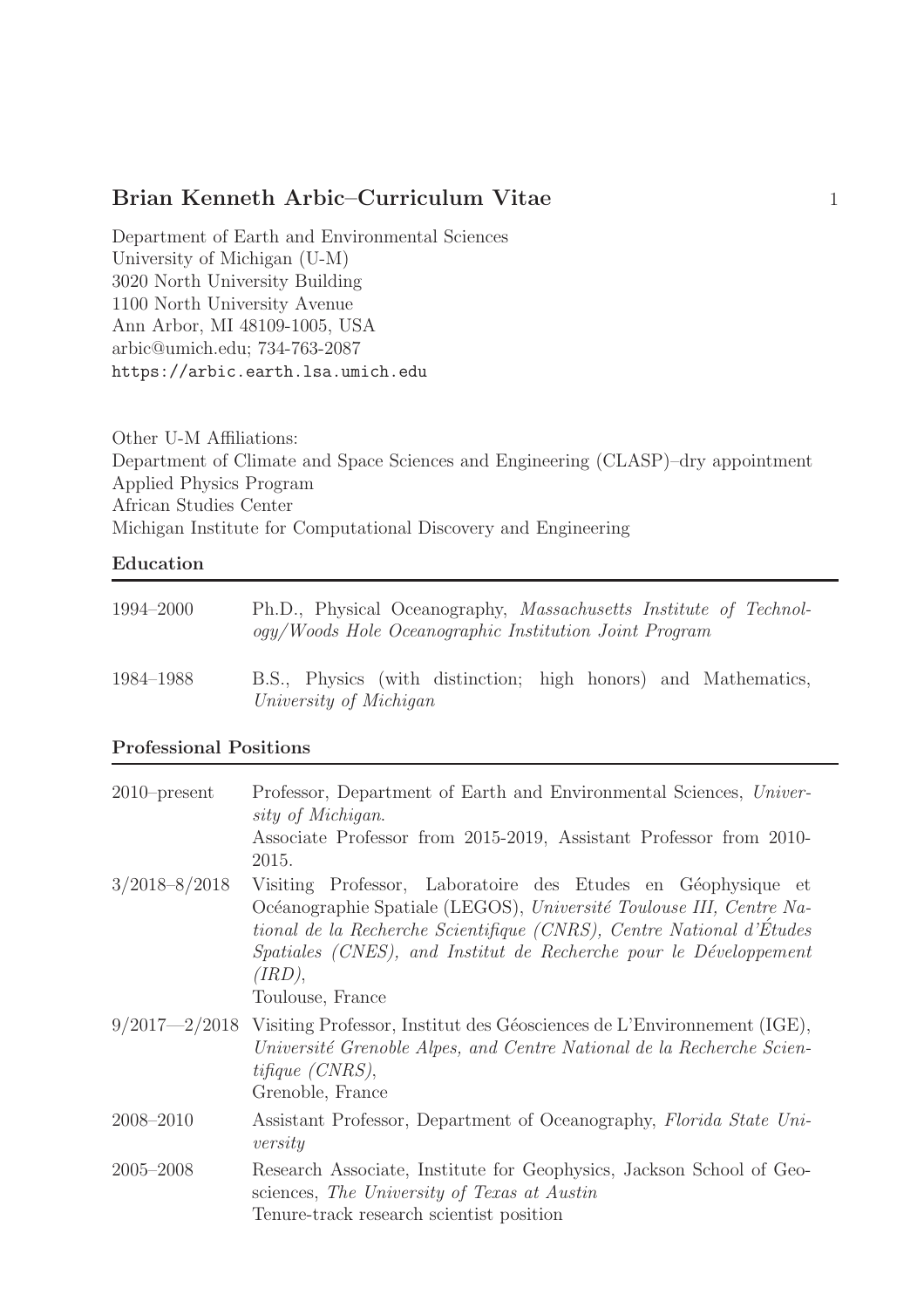| $2003 - 2005$ | Research Staff Member, Atmospheric and Oceanic Sciences Program,<br>Princeton University<br>Supervisor: Professor Jorge Sarmiento                                                                                                     |
|---------------|---------------------------------------------------------------------------------------------------------------------------------------------------------------------------------------------------------------------------------------|
| $2001 - 2003$ | Visiting Scientist, Atmospheric and Oceanic Sciences Program, Prince-<br>ton University<br>Postdoctoral hosts: Drs. Steve Garner and Robert Hallberg                                                                                  |
| 1994-2000     | Graduate Student Research Assistant, Massachusetts Institute of Tech-<br>nology/Woods Hole Oceanographic Institution Joint Program<br>Doctoral thesis advisor: Professor Glenn Flierl<br>Also collaborated with Dr. W. Brechner Owens |
| 1993-1994     | Research Assistant, Department of Geology, University of Michigan<br>Supervisor: Professor Kenji Satake                                                                                                                               |
| 1990-1992     | Secondary School Teacher, United States Peace Corps<br>Taught math and physics in rural secondary schools, first in Liberia<br>(evacuated due to civil war), then in Ghana                                                            |
| 1985-1988     | Research Assistant, Physics Department, University of Michigan<br>Senior thesis supervisor: Dr. Mark Skalsey                                                                                                                          |
| 1984-1989     | Miscellaneous<br>Worked several odd jobs to finance undergraduate education and self                                                                                                                                                  |
| TT.           |                                                                                                                                                                                                                                       |

#### Honors and Awards

### 2019 John Dewey Award, University of Michigan

The John Dewey Award recipients are selected each year by the College of Literature, Science and Arts Executive Committee from among those recommended for promotion from associate professor to full professor with tenure. Award recipients have demonstrated longterm commitment to the education of undergraduate students.

| 2014      | National Science Foundation (NSF) CAREER Award                                                |
|-----------|-----------------------------------------------------------------------------------------------|
| 1994      | NSF Graduate Research Fellowship, declined in favor of:                                       |
| 1994–1997 | Office of Naval Research-National Defense Science and Engineering<br>Graduate Fellowship      |
| 1988      | William Williams Undergraduate Thesis Award, Department of<br>Physics, University of Michigan |

#### Professional Service

| $2007$ -present | Member of proposal review panels for:                     |
|-----------------|-----------------------------------------------------------|
|                 | NSF Physical Oceanography Program (3 times)               |
|                 | NSF Office of Polar Programs Postdoctoral Fellows Program |
|                 | NASA Ocean Surface Topography Science Team (2 times)      |
|                 |                                                           |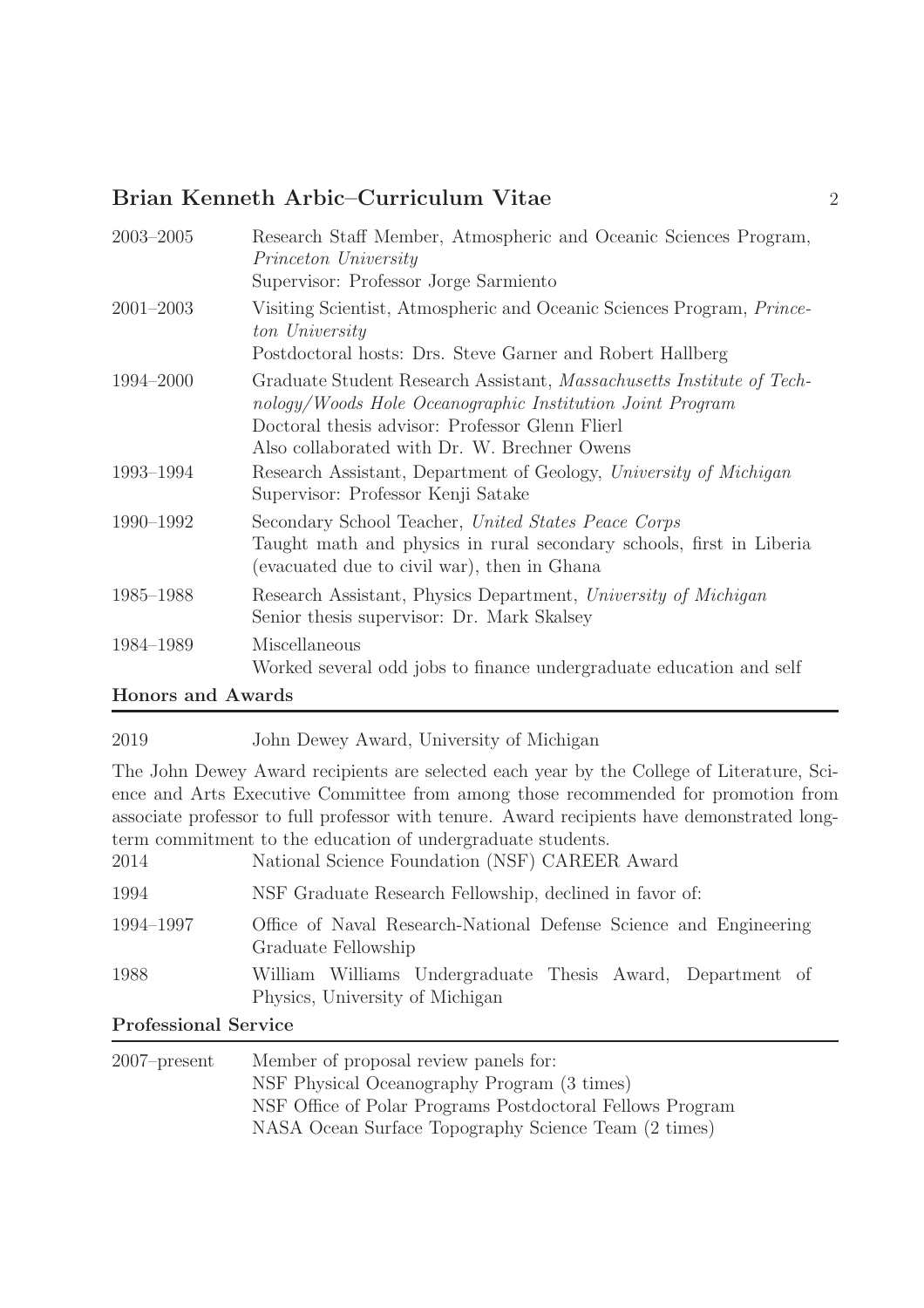| $2000$ -present           | Reviewer of proposals for NSF (Physical Oceanography; Chemical<br>Oceanography; Geophysics; and Office of Polar Programs), Naval Re-<br>search Laboratory Postdoctoral Fellowship Program, United Kingdom<br>Natural Environment Research Council, and Netherlands Organization<br>for Scientific Research (NWO) |
|---------------------------|------------------------------------------------------------------------------------------------------------------------------------------------------------------------------------------------------------------------------------------------------------------------------------------------------------------|
| $2000$ -present           | Reviewer of manuscripts for multiple scientific journals, including<br>Earth's Future, Geophysical Research Letters, Journal of Geophysi-<br>cal Research Oceans, Journal of Physical Oceanography, Nature Geo-<br>science, Ocean Dynamics, Ocean Modelling, Paleoceanography, and sev-<br>eral others.          |
| $2020$ -present           | Lead of "Global Ocean Corps and Conveyor", a global capacity devel-<br>opment programmme endorsed by the United Nations Decade of Ocean<br>Science for Sustainable Development (https://globaloceancorps.<br>org).                                                                                               |
| $2014$ -present           | Principal founder of Coastal Ocean Environment Summer School in<br>Ghana, West Africa (https://coessing.org), a capacity development<br>project endorsed by the United Nations Decade of Ocean Science for<br>Sustainable Development.                                                                           |
| $2020$ -present           | Co-lead of "EquiSea: The Ocean Science Fund for All" (https:<br>//equisea.org).                                                                                                                                                                                                                                  |
| 2022                      | Co-convenor of session on Capacity Development, American Geophys-<br>ical Union Ocean Sciences Meeting, Virtual                                                                                                                                                                                                  |
| 2020                      | Co-convenor of town hall and poster session on Capacity Development,<br>American Geophysical Union Ocean Sciences Meeting, San Diego, Cal-<br>ifornia                                                                                                                                                            |
| 2019                      | of breakout session<br>Co-organizer<br>Capacity Development,<br>on<br>OceanObs19 meeting, Honolulu, Hawai'i                                                                                                                                                                                                      |
| 2017                      | Co-organizer, Arbitrary Lagrangian-Eulerian (ALE) Working Group<br>Meeting, NOAA Silver Spring                                                                                                                                                                                                                   |
| 2016                      | Lead organizer, Workshop on Improving Arbitrary Lagrangian-Eulerian<br>(ALE) Ocean Modeling, NOAA Center for Weather and Climate Pre-<br>diction                                                                                                                                                                 |
| $2006 - 2016$             | Co-convenor of sessions on tides at 2006, 2012, 2014, and 2016 American<br>Geophysical Union Ocean Sciences meetings                                                                                                                                                                                             |
| 2013                      | Primary organizer/host of 2013 Layered Ocean Model meeting, May<br>21-23, Ann Arbor, Michigan                                                                                                                                                                                                                    |
| <b>University Service</b> |                                                                                                                                                                                                                                                                                                                  |

| $2012 - 2017$ , |                                                                                                             |
|-----------------|-------------------------------------------------------------------------------------------------------------|
| $2020$ -present | STEM (Science, Technology, Engineering, Mathematics) Africa Steer-<br>ing Committee, African Studies Center |
| 2021            | Member, Reappointment Committee for Assistant Professor Ashley<br>Payne, CLASP                              |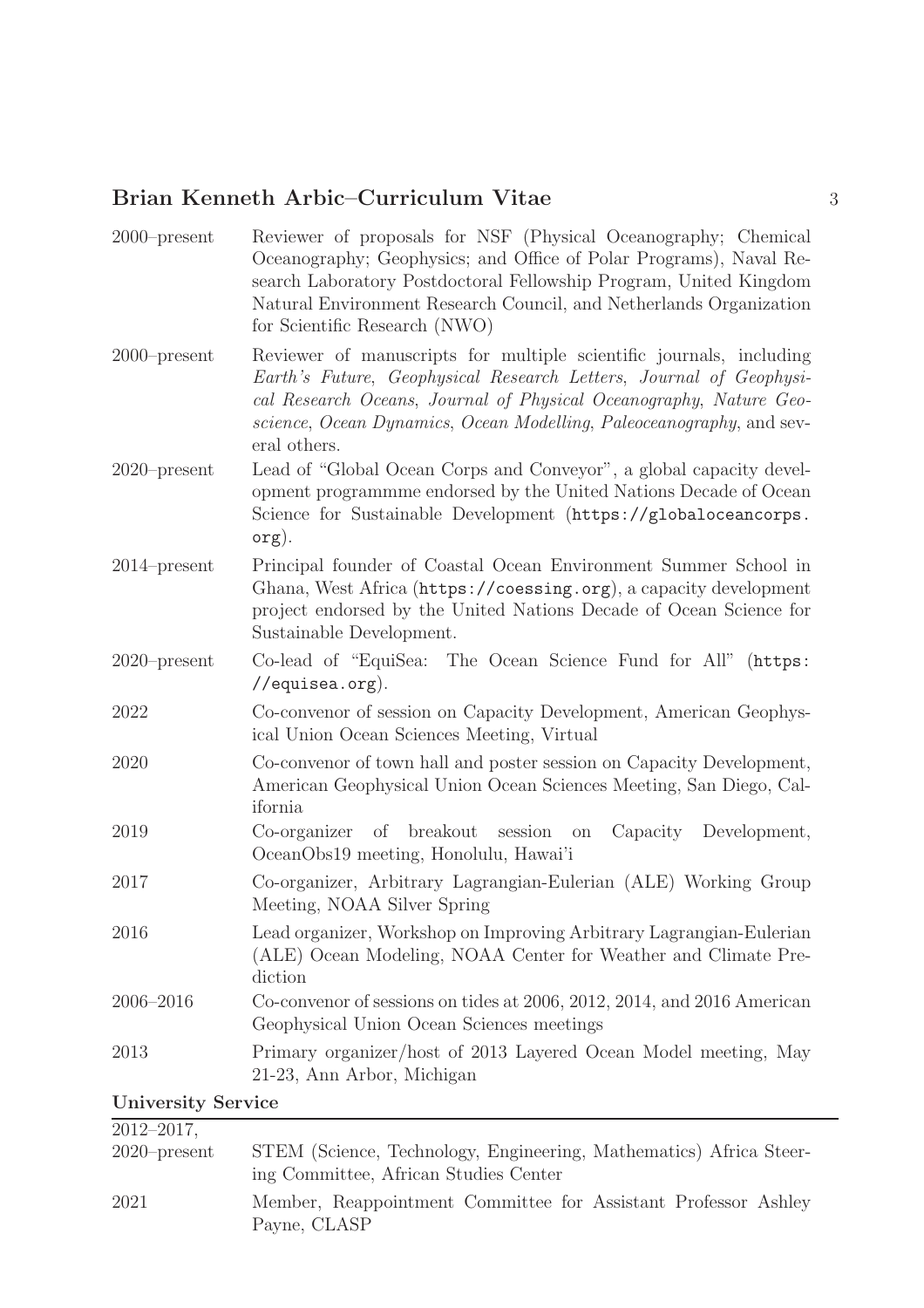| 2016–2017                  | University Fulbright Committee                                                              |
|----------------------------|---------------------------------------------------------------------------------------------|
| $2012 - 2017$              | ARCAT (Advanced Research Computing Advisory Team) Committee<br>on University Supercomputing |
| Major Departmental Service |                                                                                             |

In the Department of Earth and Environmental Sciences at the University of Michigan:

| 2021            | Chair, Postdoc to Faculty Transition Search Committee                                                                                                                       |
|-----------------|-----------------------------------------------------------------------------------------------------------------------------------------------------------------------------|
| 2021            | Member, Tenure and Promotion Committee for Professor Yihe Huang                                                                                                             |
| $2020$ -present | Member, Departmental Admissions Committee                                                                                                                                   |
| $2019$ -present | Faculty mentor for Yihe Huang                                                                                                                                               |
| 2019-2020       | Strategic Plan Committee                                                                                                                                                    |
| 2016-2017       | Departmental Executive Committee (Member)                                                                                                                                   |
| 2016-2017       | Geobiology and Biological Oceanography Faculty Search Committee                                                                                                             |
| $2015 - 2017$   | Departmental Faculty Ally for Diversity                                                                                                                                     |
| $2014 - 2015$   | Chair, Climate Change/Water Cycle Faculty Search Committee                                                                                                                  |
| $2012 - 2013$   | Climate Change Faculty Search Committee                                                                                                                                     |
|                 | In the Department of Oceanography at Florida State University:                                                                                                              |
| 2008-2009       | Member, search committee for faculty positions in climate cluster                                                                                                           |
|                 | In the Jackson School of Geosciences at The University of Texas at Austin:                                                                                                  |
| $2007 - 2008$   | Member, search committee for multiple permanent hires in Climate Sys-<br>tems Science. Committee made seven offers for permanent positions,<br>five of which were accepted. |
|                 | Doctoral Thesis and Preliminary Exam Committee Service                                                                                                                      |
| $2010$ -present | Not counting students in my research group, I have served on 11 doc-                                                                                                        |

toral thesis committees (9 at U-M, two in France) and 22 doctoral preliminary exam committees (all at U-M).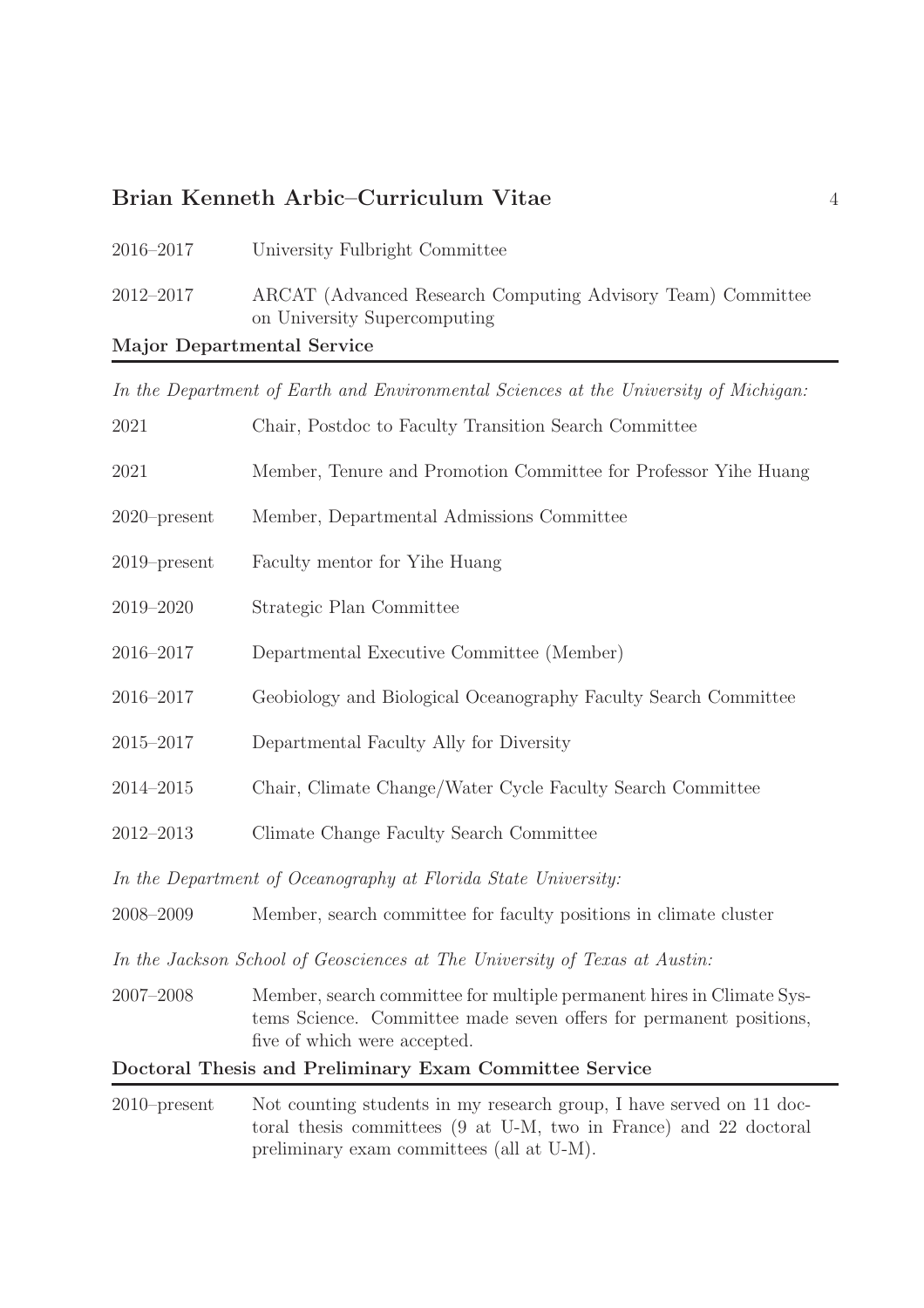## Hour-long Professional Seminars

| 2021-2022 | Hour-long seminars on our Ghana oceanography summer school, per-<br>formed with collaborators from Ghana and the US, were/will be given<br>at University of North Carolina Wilmington, OASIS programme of<br>the United Nations Decade of Sustainable Development, University of<br>South Florida, Harvard University, NASA Jet Propulsion Laboratory,<br>California Institute of Technology, and MIT.                                                                                                                                                                                                                                                                                     |
|-----------|--------------------------------------------------------------------------------------------------------------------------------------------------------------------------------------------------------------------------------------------------------------------------------------------------------------------------------------------------------------------------------------------------------------------------------------------------------------------------------------------------------------------------------------------------------------------------------------------------------------------------------------------------------------------------------------------|
| 2020-2021 | Hour-long seminars on our Ghana oceanography summer school, per-<br>formed with collaborators from Ghana and the US, were given at<br>Lamont-Doherty Earth Observatory of Columbia University, Univer-<br>sity of Michigan, Woods Hole Oceanographic Institution, Oregon State<br>University, University of Southern Mississippi, University of Rhode Is-<br>land, Brown University, Scripps Institution of Oceanography, Universiti<br>Sains Malaysia, Australian National University.                                                                                                                                                                                                    |
| 2013-2021 | From 2013 through 2021, in addition to seminars on the Ghana school,<br>delivered approximately 49 professional hour-long seminars on research<br>topics, at venues throughout the United States, Canada, and Eu-<br>rope, including NOAA Geophysical Fluid Dynamics Laboratory, NASA<br>Jet Propulsion Laboratory, Los Alamos National Laboratory, National<br>Center for Atmospheric Research, University of Notre Dame, Stanford<br>University, Columbia University, MIT, Woods Hole Oceanographic In-<br>stitution, University of California San Diego, University of Toronto,<br>McGill University, Australian National University, multiple laborato-<br>ries in France, and others. |
| 1998-2012 | From 1998 through 2012, delivered approximately 120 professional<br>hour-long seminars, at venues throughout the United States, Canada,<br>United Kingdom, and France, including National Center for Atmo-<br>spheric Research, Columbia University, Princeton University, MIT,<br>Woods Hole Oceanographic Institution, University of Chicago, Johns<br>Hopkins University, University of Washington, Oregon State Univer-<br>sity, University of California San Diego, University of Victoria, Na-<br>tional Oceanography Centres in Liverpool and Southampton (United<br>Kingdom), British Antarctic Survey, and others.                                                                |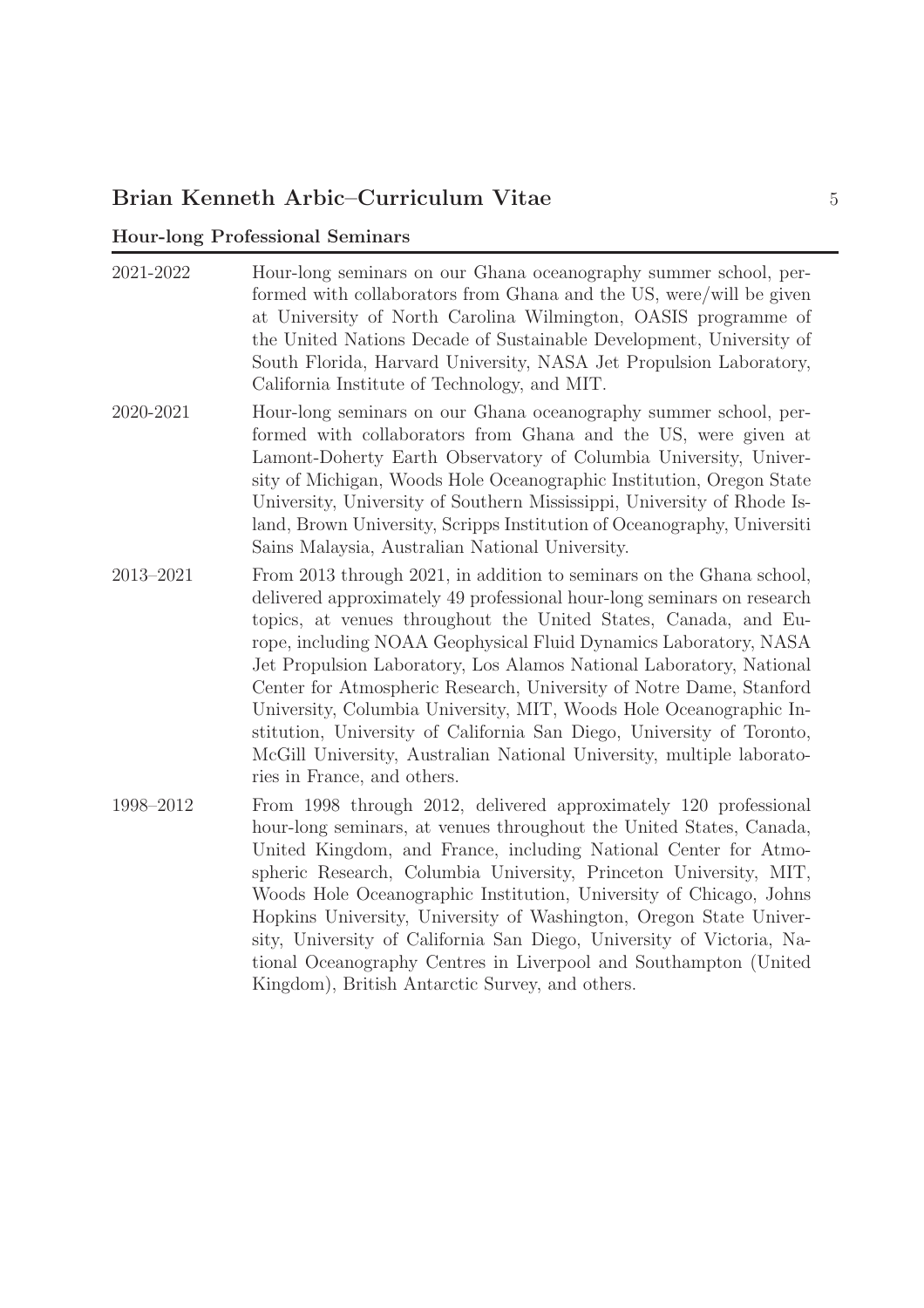#### Professional Conference Presentations

- 2013–2021 From 2013 through 2021, delivered approximately 58 professional conference presentations, at venues throughout the United States, Canada, United Kingdom, France, Germany, Austrian, Japan, and Cameroon, including the Gordon Conference, American Geophysical Union Ocean Sciences meeting, American Geophysical Union Fall Meeting, CLIVAR (Climate Variability) program, project meetings for Office of Naval Research (ONR), Department of Energy (DOE), National Oceanic and Atmospheric Administration (NOAA), NASA Surface Water Ocean Topography (SWOT), NASA Ocean Surface Topography Science Team (OSTST), NSF Climate Process Team, and others.
- 1998–2012 From 1998 through 2012, delivered approximately 45 professional conference presentations, at venues throughout the United States, Canada, United Kingdom, and France, including the American Geophysical Union Ocean Sciences meeting, American Geophysical Union Fall Meeting (note invited talk in Fall 2008), European Geophysical Union meeting (note invited talk in Spring 2009), Chris Garrett 65th birthday Festschrift (2008; invited talk), University of Hamburg 2008 meeting on tide modeling (invited talk), University of Hamburg 2010 meeting on submesoscale motions (invited talk), and others.

#### Selected Community Outreach and Media

| 2020            | Delivered February 15 Saturday Morning Physics lecture, Ocean Mod-<br>eling: Big computers, big science                                                                                                                    |
|-----------------|----------------------------------------------------------------------------------------------------------------------------------------------------------------------------------------------------------------------------|
| 2020            | Delivered two-hour class, Understanding the ocean's role in Earth's cli-<br><i>mate</i> , to Ann Arbor Elderwise group on January 16.                                                                                      |
| 2011            | Delivered November 19 Saturday Morning Physics lecture, <i>Predicting</i><br>the Maelstrom: The physics of the ocean                                                                                                       |
| $1993$ -present | Have delivered numerous presentations on experience as math and sci-<br>ence teacher in Peace Corps                                                                                                                        |
| Press & Media:  |                                                                                                                                                                                                                            |
| 2021            | The Ocean Corps project was written up in article by the University<br>of Michigan Record.                                                                                                                                 |
| 2021            | The Klatt et al. 2021 paper is the number five paper in the history<br>of Nature Geosciences, with respect to the amount of media coverage<br>engendered, according to https://nature.altmetric.com/details/<br>110991165. |
| 2018            | AGU's EOS ran a story on MS student Molly Range's project on mod-<br>eling the tsunami caused by the Chicxulub asteroid impact.                                                                                            |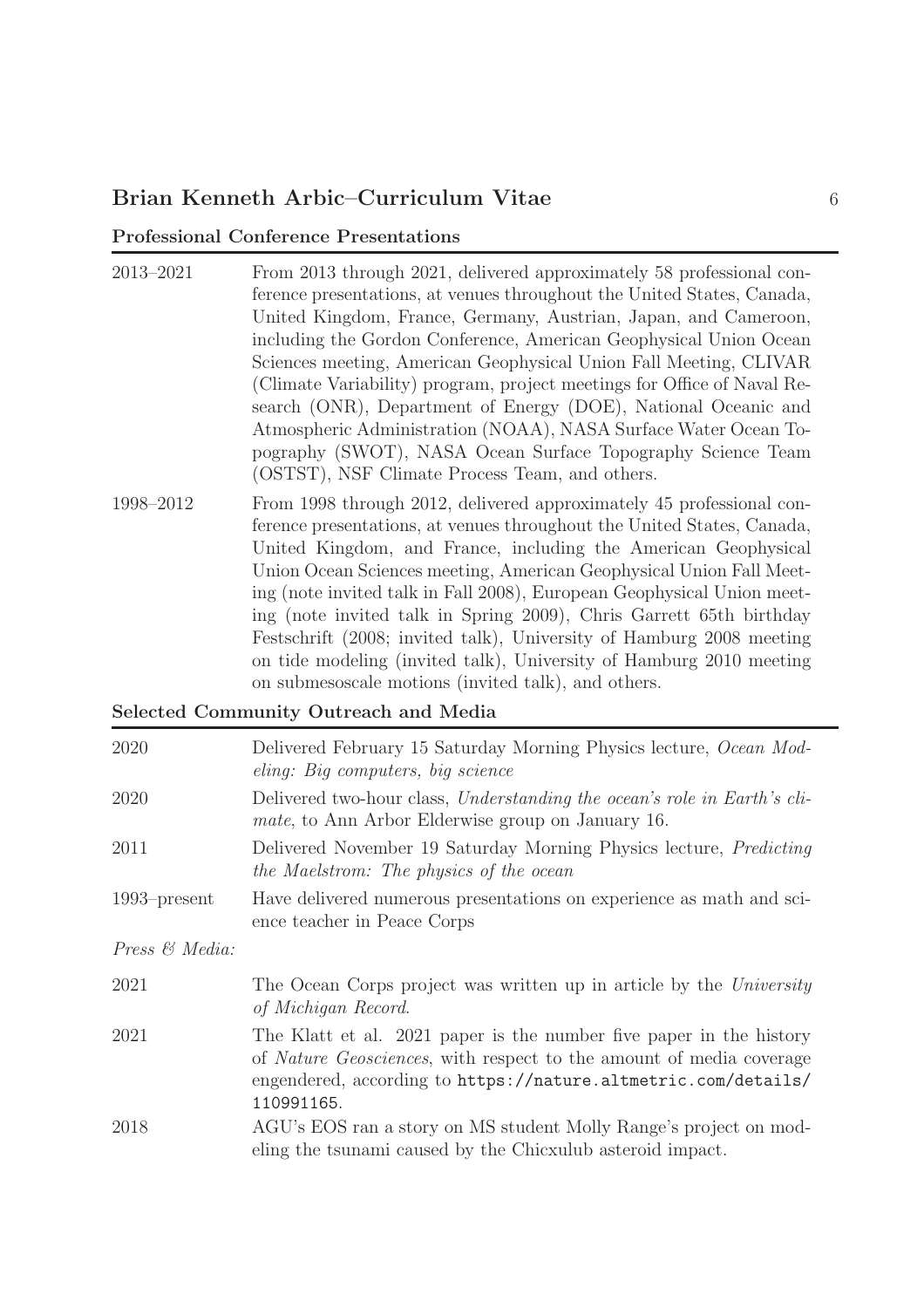2011–2012 A story on my Peace Corps experience and how it ultimately led to Ghanaian Joseph Ansong coming to work at U-M for a postdoc was posted on the University Record Online (December 12, 2011) and two other U-M sites. 2007–2008 Ayon Sen's research with Robert Scott and me at The University of Texas at Austin led to him being a national finalist in both the Intel Science Talent Search and the Siemens Competition in Math, Science, and Technology. Ayon's success was reported on in a U.S. News and World Report article and a Siemens press release.

#### Externally Funded Research Grants

"ONR" stands for "Office of Naval Research" and "DOE" denotes "Department of Energy". Other acronyms used: University of Michigan (U-M), University of Southern Mississipi (USM), Naval Research Laboratory (NRL), University of New Orleans (UNO), Johns Hopkins University (JHU), and Florida State University (FSU).

| 2020-2024     | Lead PI on NASA grant <i>Predictability of stationary and non-stationary</i><br>internal tides in the US Navy global hydrodynamical model to U-M,<br>USM, NRL, UNO, JHU, and FSU.                                                                                                                                                                                                                                                           |
|---------------|---------------------------------------------------------------------------------------------------------------------------------------------------------------------------------------------------------------------------------------------------------------------------------------------------------------------------------------------------------------------------------------------------------------------------------------------|
| $2020 - 2022$ | Sole PI on subcontract <i>Integrated Coastal Modeling</i> , from the DOE Pa-<br>cific Northwest National Laboratory (PNNL). Subcontract is part of a<br>large project led by PNNL, that includes Los Alamos National Labo-<br>ratory (LANL), another DOE lab, and multiple academic institutions.                                                                                                                                           |
| 2019-2022     | Sole PI on ONR grant Modeling, characterizing, and predicting effects<br>of internal gravity waves on acoustic propagation on basin to global<br>scales to U-M. Project is made up of related grants at Applied Research<br>in Acoustics (ARiA), Applied Ocean Sciences, NRL, USM, and FSU.                                                                                                                                                 |
| 2019-2022     | Sole PI on NSF grant <i>Collaborative Research: Interactions between In-</i><br>ternal Waves, Mesoscale Eddies, and Submesoscale Currents in the<br>California Current System to U-M. Amount includes one REU (Re-<br>search Experiences for Undergraduates) supplemental award, and a sec-<br>ond supplement to help fund the Coastal Ocean Environment Summer<br>School in Ghana. Collaborators on related grants are at UCLA and<br>USM. |
| 2018-2021     | Sole PI on ONR grant <i>Near-inertial waves in realistically forced HY-</i><br>COM simulations with high-resolution atmospheric coupling to U-M.<br>Collaborators on related grants are at USM and NRL. Dates include<br>one-year no-cost extension.                                                                                                                                                                                        |
| 2017-2019     | Sole PI on ONR grant <i>Connecting global HYCOM</i> to FLEAT to U-M.                                                                                                                                                                                                                                                                                                                                                                        |
| 2017-2022     | Lead PI on NASA grant <i>Internal tides and waves in a high-resolution</i><br>ocean general circulation model with data assimilation to U-M, USM,<br>NRL, FSU, and NASA Jet Propulsion Laboratory (JPL). Dates include<br>one-year no-cost extension.                                                                                                                                                                                       |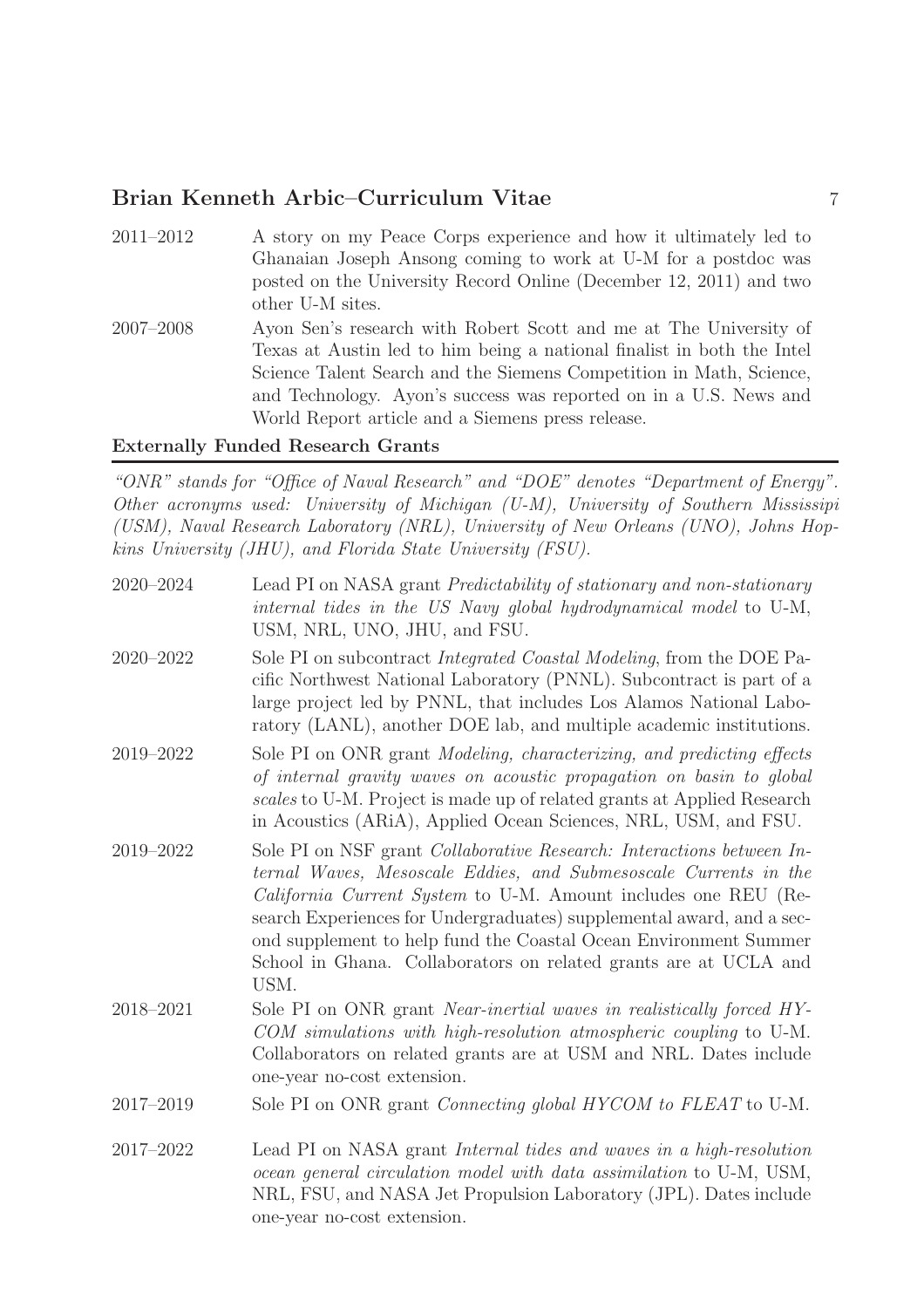2016–2020 Lead PI on NASA grant Modeling internal wave signals and their predictability for SWOT to U-M, USM, NRL, and FSU. SWOT stands for "Surface Water Ocean Topography". It is a joint NASA/French space agency wide-swath satellite altimeter mission, with a planned launch in 2020. 2015–2018 Sole PI on subcontract to U-M from USM ONR grant Improving global surface and internal tides through two-way coupling with high resolution coastal models. 2014–2019 Sole PI on NSF CAREER Award CAREER: Diagnosis of forced versus intrinsic low-frequency variability in high-resolution coupled climate models using geostrophic turbulence techniques to U-M. Dates include one-year no-cost extension. Amount includes two REU (Research Experiences for Undergraduates) awards. 2013–2016 Lead PI on NASA grant Application of high-resolution global simulations of tides embedded within an eddying general circulation model to SWOT mission planning to U-M and NRL. 2011–2015 Sole PI on ONR grant Insertion, validation, and application of barotropic and baroclinic tides in 1/12 and 1/25 degree HYCOM to U-M. 2010–2016 Co-PI on NSF grant Collaborative research: Representing internal-wave driven mixing in global ocean models. Dates include one-year no-cost extension, preceded by two-year creativity extension granted in 2013. Multi-institution project led by Professor Jennifer MacKinnon (UC San Diego). 2010–2014 Lead PI on multiple institution NSF grant Collaborative research: Impact of bottom boundary layer drag and topographic wave drag on the eddying general circulation. Amount includes two REU (Research Experiences for Undergraduates) awards. Co-PIs/collaborators are from FSU, MIT, NOAA GFDL, WHOI, University of Oslo, Los Alamos National Laboratory, and University of Brest. End date includes one-year no-cost extension. 2007–2010 Co-PI on ONR grant Effects of small-scale bathymetric roughness on the global internal wave field to The University of Texas at Austin. Lead PI John Goff. Remaining funds transferred to FSU and expended there. End date includes one-year no-cost extension. 2006–2010 Co-PI on NSF grant Collaborative research: Understanding tidal resonances in the present-day and ice-age oceans, University of Texas portion \$220,091. Collaborative grant with Columbia University. Remaining funds transferred to FSU and expended there. Amount includes one REU (Research Experiences for Undergraduates) award. End date includes one-year no-cost extension.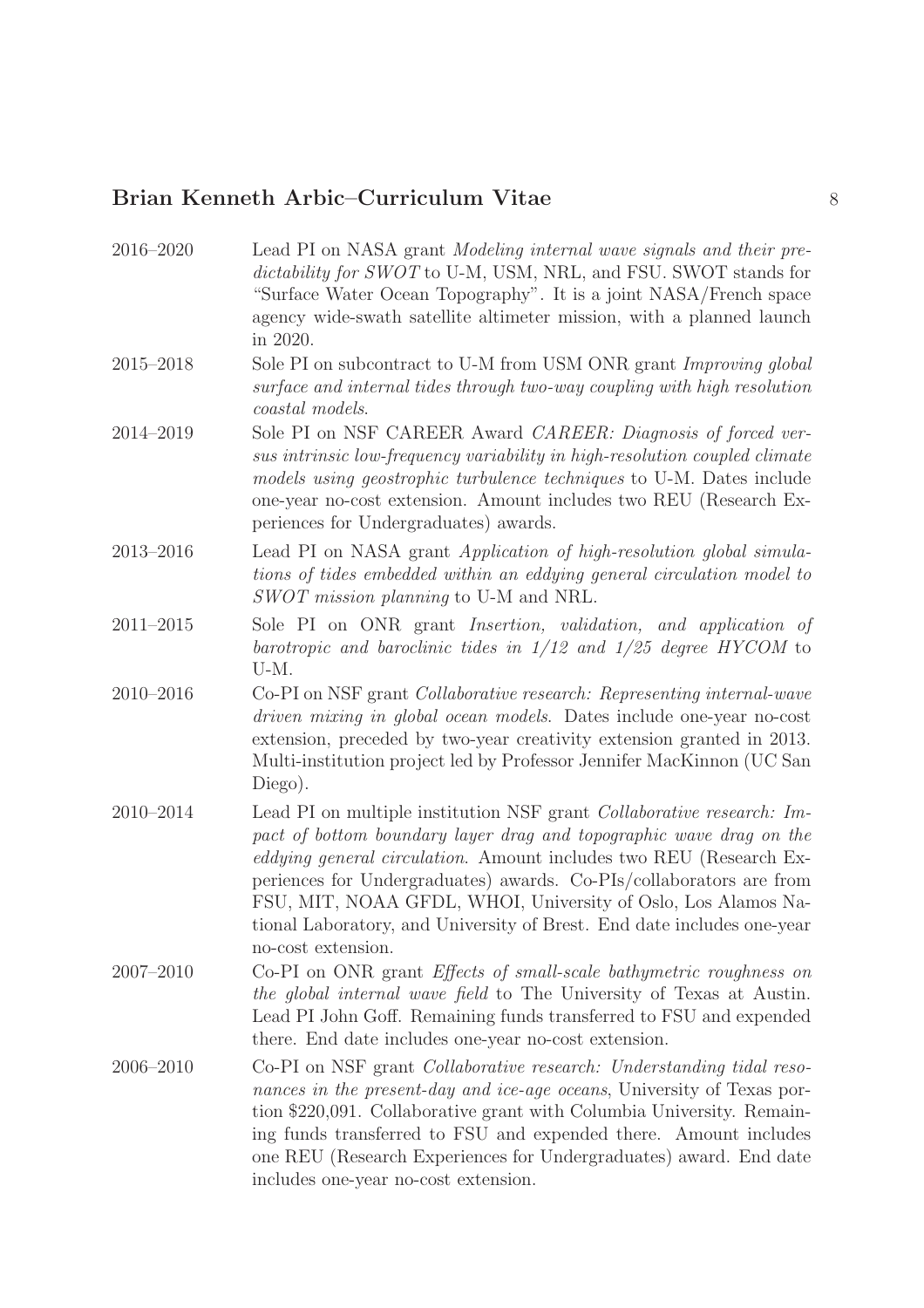2006–2011 Sole PI on NRL contract to The University of Texas at Austin. Contract research laid groundwork for 2011 ONR grant to U-M as well as related \$2.1M and \$3.7M tide grants to FSU and NRL. Remaining funds transferred to FSU and expended there.

#### University Teaching Experience

"F" and "W" denote Fall and Winter semesters, respectively. "GEOSCI" courses became "EARTH" courses in the U-M course catalogue in 2012. Note Q1 asks whether the course is an excellent course, and Q2 asks whether the instructor is an excellent instructor. Both are rated on a scale of 1 to 5 with 1 being low and 5 being high. Q1 and Q2 scores have been discontinued beginning with the Fall 2021 semester.

| Year | Term                    | Course               | Credit hours   | Enrollment      | Q1/Q2               |
|------|-------------------------|----------------------|----------------|-----------------|---------------------|
| 2021 | $\overline{\mathrm{F}}$ | EARTH <sub>255</sub> | $\mathbf{1}$   | $\overline{22}$ |                     |
| 2021 | $\mathbf F$             | <b>EARTH 421</b>     | 3              | 22              |                     |
| 2021 | $\overline{\text{W}}$   | <b>EARTH 222</b>     | 3              | 152             | 4.3/4.5             |
| 2020 | ${\bf F}$               | <b>EARTH 255</b>     | $\mathbf{1}$   | 22              | 3.7/4.2             |
| 2020 | ${\bf F}$               | <b>EARTH 421</b>     | 3              | 23              | 4.1/4.4             |
| 2020 | $\overline{\text{W}}$   | <b>EARTH 222</b>     | $\overline{3}$ | 156             | 4.2/4.6             |
| 2019 | $\mathbf{F}$            | <b>EARTH 255</b>     | $\mathbf{1}$   | 26              | 4.5/3.9             |
| 2019 | $\overline{F}$          | EARTH 421            | 3              | 17              | 4.7/4.8             |
| 2018 | $\overline{\mathrm{F}}$ | <b>EARTH 255</b>     | $\mathbf{1}$   | 31              | 3.9/4.1             |
| 2018 | $\overline{F}$          | <b>EARTH 421</b>     | 3              | 17              | 4.1/4.4             |
| 2017 | $\overline{\text{W}}$   | <b>EARTH 222</b>     | $\overline{3}$ | 161             | 4.1/4.7             |
| 2016 | ${\bf F}$               | <b>EARTH 255</b>     | $\mathbf{1}$   | 32              | 3.8/4.0             |
| 2016 | $\overline{\mathrm{F}}$ | EARTH 421            | $\overline{3}$ | 16              | 4.7/4.9             |
| 2016 | $\overline{\text{W}}$   | <b>EARTH 222</b>     | 3              | 163             | 4.1/4.6             |
| 2015 | $\mathbf F$             | <b>EARTH 255</b>     | 1              | 30              | 3.2/3.9             |
| 2015 | $\overline{\mathrm{F}}$ | <b>EARTH 421</b>     | $\overline{3}$ | 15              | 4.6/4.6             |
| 2015 | W                       | <b>EARTH 222</b>     | 3              | 158             | 4.1/4.6             |
| 2014 | $\overline{F}$          | <b>EARTH 255</b>     | $\mathbf{1}$   | 25              | 3.6/4.2             |
| 2014 | $\overline{F}$          | EARTH 421            | $\overline{3}$ | 26              | 4.4/4.9             |
| 2014 | W                       | <b>EARTH 222</b>     | $\overline{3}$ | 153             | 4.0/4.5             |
| 2014 | $\overline{\text{W}}$   | EARTH 496            | $\mathbf{1}$   | $\overline{5}$  | $\frac{1}{5.0/5.0}$ |
| 2013 | $\mathbf{F}$            | <b>EARTH 255</b>     | $\mathbf{1}$   | 27              | 3.1/4.3             |
| 2013 | W                       | <b>EARTH 222</b>     | $\overline{3}$ | 155             | 4.0/4.4             |
| 2013 | $\overline{\text{W}}$   | EARTH 421            | $\overline{3}$ | $24\,$          | 4.4/4.6             |
| 2012 | W                       | EARTH 421            | 3              | 17              | 4.6/4.9             |
| 2011 | $\overline{\mathrm{F}}$ | GEOSCI 222           | 3              | 151             | 4.0/4.3             |
| 2011 | W                       | GEOSCI 421           | 3              | 34              | 4.1/4.4             |
| 2009 | $\overline{\mathrm{F}}$ | Oceanography 1001    | $\overline{3}$ | 722             | 3.9/4.1             |

#### Further details of all courses:

EARTH 496 "Seminar in Physical Oceanography" is a 1-credit seminar course for upper level undergraduate and graduate students.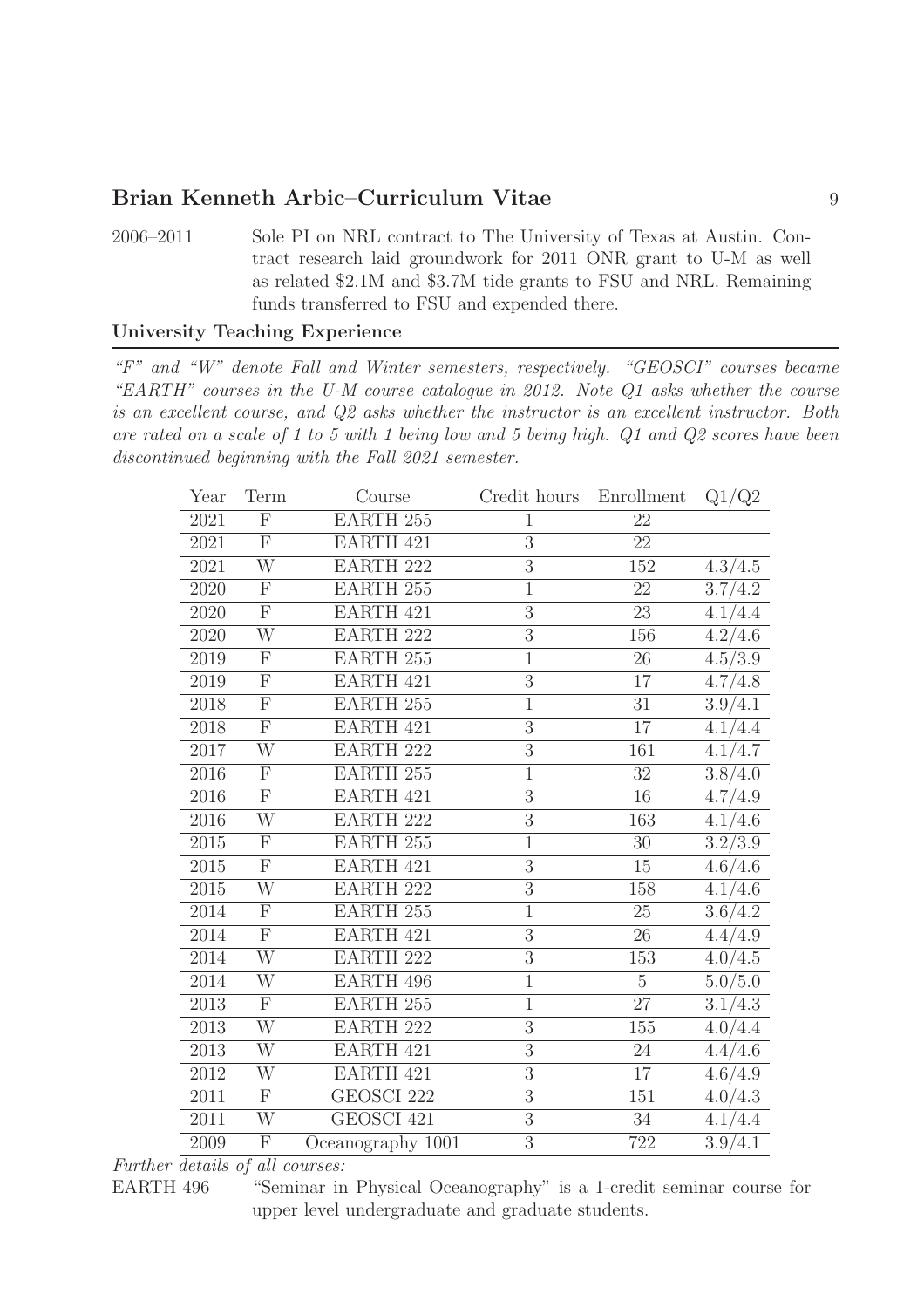| EARTH 421        | "Introduction to Physical Oceanography" is a 3-credit course for upper<br>level undergraduate and graduate students. From 2012 until COVID-19<br>struck, EARTH 421 included an optional 2-day field trip on the NOAA<br>$R/V$ Laurentian. |
|------------------|-------------------------------------------------------------------------------------------------------------------------------------------------------------------------------------------------------------------------------------------|
| <b>EARTH 255</b> | "Introduction to Astronomy, Geology, and Climate Science" is an in-<br>troductory 3-credit science course, designed at first for elementary ed-<br>ucation majors and now open to all. I cover $1/3$ of the course.                       |
| <b>EARTH 222</b> | "Introductory Oceanography" is a 3-credit large-enrollment introduc-<br>tory course.                                                                                                                                                      |
| Oceanography     |                                                                                                                                                                                                                                           |
| 1001             | "Elementary Oceanography" is a 3-credit large lecture course at Florida<br>State University. I taught 3 sections of about 240 students each for<br>$1/3$ of term. $Q1/Q2$ scores given above are Florida State University<br>equivalents. |

### Secondary School Teaching Experience

| 1990–1992 | More than 2 years of full-time teaching experience in various mathe-   |
|-----------|------------------------------------------------------------------------|
|           | matics and physics courses taught at Damongo Secondary School in       |
|           | northern Ghana, to approximately 1000 students, as a member of the     |
|           | United States Peace Corps. Also taught briefly in Liberia before evac- |
|           | uation due to civil war.                                               |

Postdoctoral and Research Scientist Mentees

| $2020$ -present | He Wang (PhD Princeton University). UCAR research scientist.                                                                                                                      |
|-----------------|-----------------------------------------------------------------------------------------------------------------------------------------------------------------------------------|
| $2020$ -present | Ritabrata Thakur (PhD International Centre for Theoretical Sciences<br>of the Tata Institute of Fundamental Research, Bangalore, India).                                          |
| $2020$ -present | Joseph Skitka (PhD Brown University).                                                                                                                                             |
| 2017-2020       | Arin Nelson (PhD University of Colorado). Now doing a second postdoc<br>at University of Rhode Island.                                                                            |
| 2014-2017       | Amanda O'Rourke (PhD Princeton University). Now Research Scien-<br>tist at Johns Hopkins University Applied Physics Laboratory.                                                   |
| $2011 - 2017$   | Joseph Ansong (PhD University of Alberta). Now Senior Lecturer<br>(equivalent of tenured professor) in Department of Mathematics at Uni-<br>versity of Ghana.                     |
| $2011 - 2013$   | David Trossman (PhD University of Washington). Now assistant pro-<br>fessor at Louisiana State University.                                                                        |
| $2012 - 2013$   | Malte Müller (PhD University of Hamburg). Worked as a postdoctoral<br>subcontractor from University of Victoria. Now Research Scientist at<br>Norwegian Meteorological Institute. |
| 2008-2012       | Patrick Timko (PhD Memorial University of Newfoundland). Now Re-<br>search Scientist at Environment Canada.                                                                       |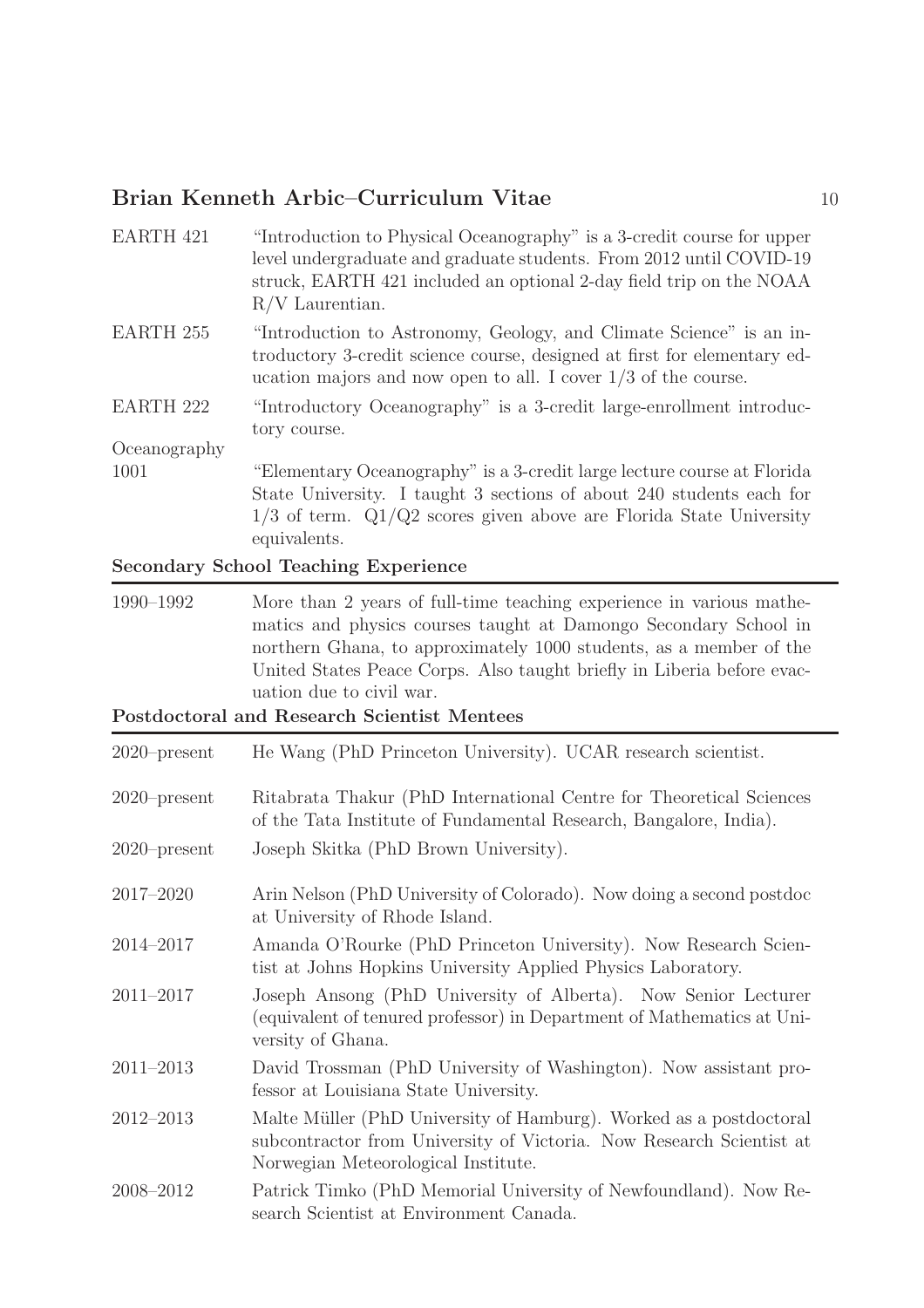### University of Michigan Graduate Students Supervised in Research

| PhD Students:   |                                                                                                                                          |
|-----------------|------------------------------------------------------------------------------------------------------------------------------------------|
| $2021$ -present | Lisa Nguyen (Applied Physics).                                                                                                           |
| $2021$ -present | Avik Mondal (Physics).                                                                                                                   |
| $2020$ -present | Kristin Barton (Physics).                                                                                                                |
| 2013-2019       | Paige Martin (Physics). Now a postdoc at Columbia University's<br>Lamont-Doherty Earth Observatory.                                      |
| $2012 - 2018$   | Conrad Luecke (Earth and Environmental Sciences). Now a postdoc<br>at Naval Research Laboratory.                                         |
| 2012-2017       | Anna Savage (Applied Physics). Now a postdoc at Scripps Institution<br>of Oceanography, University of California San Diego.              |
| $2010 - 2015$   | Alfredo Wetzel (Applied Math). Now living in New Zealand.                                                                                |
| $2010 - 2015$   | Andrew Morten (Physics). Now a "Software Engineer in Mathematical<br>Optimization" at Mythic, a start-up in Silicon Valley.              |
| MS Students:    |                                                                                                                                          |
| 2017-2018       | Molly Range (Earth and Environmental Sciences major); co-supervised<br>by emeritus professor Ted Moore. Now employed by Whirlpool.       |
|                 | Undergraduate Students Supervised in Research at University of Michigan                                                                  |
| $2021$ -present | Lingxiao Guan (Electrical Engineering and Computer Science major);<br>co-supervised by Joseph Skitka and Ritabrata Thakur.               |
| 2021            | Daniel Garcia (Electrical Engineering and Computer Science major);<br>co-supervised by Joseph Skitka and Ritabrata Thakur.               |
| 2019-2021       | Charles Light (Electrical Engineering and Computer Science major);<br>co-supervised by Paige Martin and Arin Nelson.                     |
| 2019-2021       | Jonathan Brasch (Electrical Engineering and Computer Science major).                                                                     |
| 2016-2017       | Ji Ye (Earth and Environmental Sciences major); principally supervised<br>by graduate student Anna Savage.                               |
| 2016-2017       | Eliana Crawford (Physics major at Kenyon College); principally super-<br>vised by postdoc Joseph Ansong.                                 |
| 2016-2017       | Molly Range (Earth and Environmental Sciences major); co-supervised<br>by emeritus professor Ted Moore. Went on to receive an MS degree. |
| 2014-2015       | Andrew Miller (Earth and Environmental Sciences major); principally<br>supervised by graduate students Anna Savage and Conrad Luecke.    |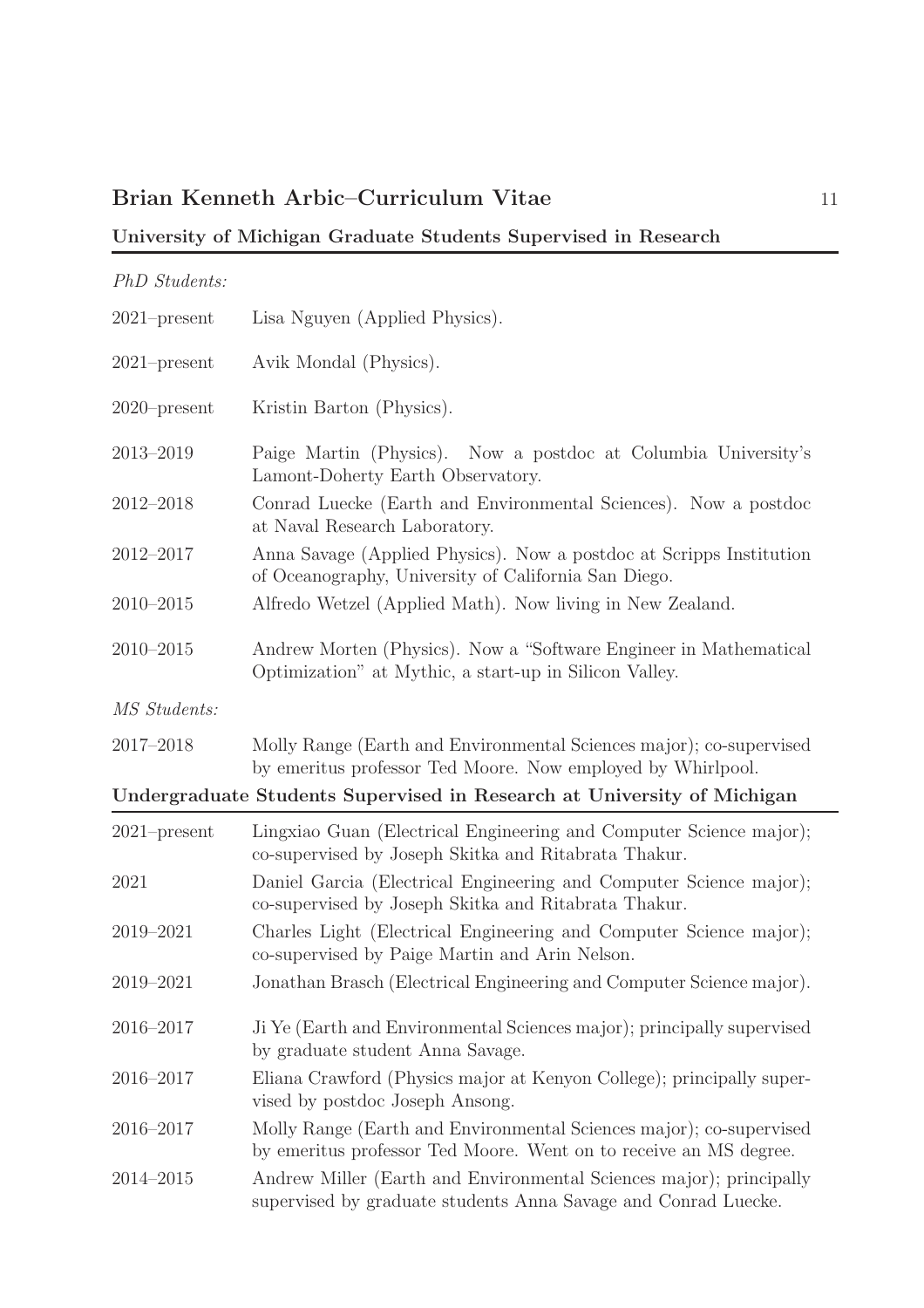| $2014 - 2016$ | Houraa Daher (AOSS major); principally supervised by postdoc Joseph<br>Ansong.                                      |
|---------------|---------------------------------------------------------------------------------------------------------------------|
| 2012-2014     | Brandon Cloutier (Physics and Complex Systems double major); prin-<br>cipally supervised by postdoc David Trossman. |
| $2012 - 2014$ | Jeremy Upsal (Math major at University of Colorado); principally su-<br>pervised by postdoc David Trossman.         |
| 2012          | Caroline Kinstle (AOSS major); principally supervised by postdoc<br>David Trossman.                                 |
| $2011 - 2015$ | Steve Bassette (Physics and Math double major)                                                                      |
| $2010 - 2012$ | Aaron Skiba (Aerospace Engineering major)                                                                           |
| $2010 - 2011$ | Libo Zeng (Physics major)                                                                                           |
|               |                                                                                                                     |

### High School Students Supervised in Research at University of Michigan

2014 Hari Sharma, principally supervised by graduate student Anna Savage.

### Undergraduate Students Supervised in Research at Florida State University

| 2009 | Byron Conley (Physics major)        |
|------|-------------------------------------|
| 2009 | Will Godwin (Physics major)         |
| 2009 | Brian Rivera (Physics major)        |
| 2009 | Joseph Molinari (Mathematics major) |
|      |                                     |

High School Students Co-Supervised in Research with Collaborator Dr. Robert Scott, at The University of Texas at Austin

2008 Anson Varghese

2006–2007 Ayon Sen

### Publications

ISI/Scopus/Google Scholar h-index as of April 6, 2022: 35/36/42 ISI/Scopus/Google Scholar citations as of April 6, 2022: 2948/3028/4313

Advisees are underlined. Note that some advisees, for instance Joseph Ansong, Paige Martin, Malte Müller, and Patrick Timko, have collaborated with me before and/or after the advisee relationship.

Manuscripts in-press/revision/review/advanced preparation: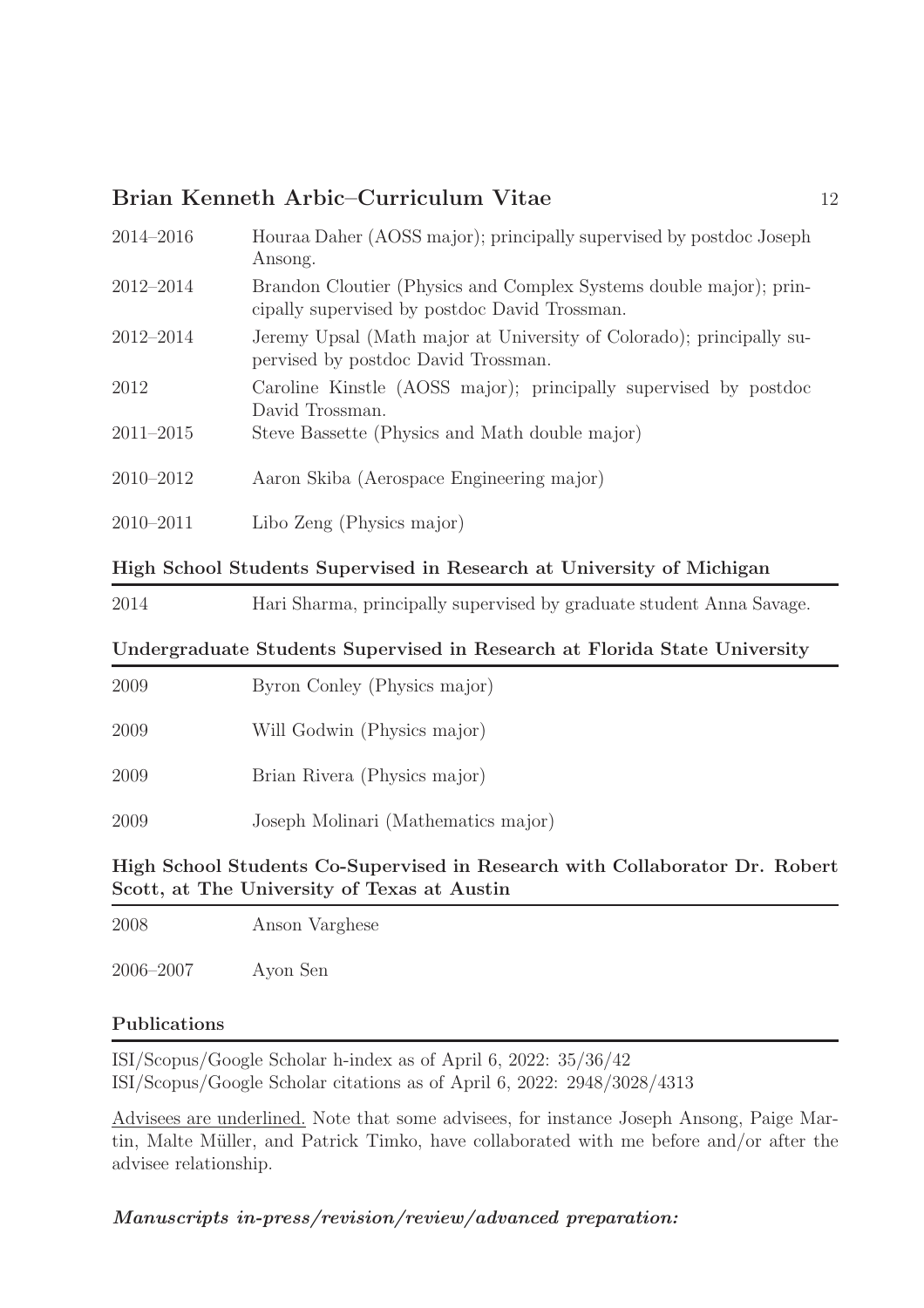Canavati, A., J. Toweh, A.C. Simon, A.C., and B.K. Arbic (2022), Electronic Graveyard: What is the solution to Ghana's e-waste dilemma? World Development Perspectives, in press. A. Canavati–Undergraduate Student; J. Toweh–Undergraduate Student.

Based upon research done by the first two authors (both University of Michigan undergraduates) during the 2016 Coastal Environment Summer School in Ghana (https://coessing. org). Partially funded by, and written up for, the Michigan Sustainability Cases project at the University of Michigan (http://www.teachmsc.org/).

Eberhard, E., J. Hicks, J., A.C. Simon, and B.K. Arbic (2022), Coping with cocoa complications: How do economic factors impact the land usage decisions of Ghanian cocoa farmers? World Development Perspectives, in press.

E. Eberhard–Undergraduate Student; J. Hicks–Undergraduate Student.. Also based upon work at 2016 COESSING.

Raja, K.J., M.C. Buijsman, J.F. Shriver, B.K. Arbic, and O. Siyanbola (2022), Nearinertial wave energetics modulated by background flows in global model simulations.

Ayaji, A., J. Le Sommer, L. Brodeau, B.K. Arbic, G. Sérazin, A. Albert, T. Uchida, and P. Klein (2022), On the modulation of kinetic energy transfer by internal gravity waves.

B.K. Arbic, S. Elipot, J.M. Brasch, D. Menemenlis, A.L. Ponte, J.F. Shriver, X. Yu, E.D. Zaron, M.H. Alford, M.C. Buijsman, R. Abernathey, D. Garcia, L. Guan, P.E. Martin, and A.D. Nelson (2022), Frequency dependence and vertical structure of ocean surface kinetic energy from global high-resolution models and surface drifter observations.

J.M. Brasch–Undergraduate Student; D. Garcia–Undergraduate Student;

L. Guan–Undergraduate Student; P.E. Martin–Graduate Student; A.D. Nelson–Postdoc.

Range, M.M., B.K. Arbic, B.C. Johnson, T.C. Moore, V. Titov, A.J. Adcroft, J.K. Ansong, C.J. Hollis, J. Ritsema, C.R. Scotese, and H. Wang (2022), The Chicxulub impact produced a powerful global tsunami. M.M. Range–Molly began project as an Undergraduate Student, then continued it as her MS project; J.K. Ansong—Postdoc.

Crawford, E.B., B.K. Arbic, N.D. Sheldon, J.K. Ansong, and P.G. Timko (2022), Investigating the behavior of mid-Archean tides and potential implications for biogeochemical cycling. E.B. Crawford–Undergraduate Student; J.K. Ansong–Postdoc.

Ansong, J.K., B.K. Arbic, A.D. Nelson, M.H. Alford, E. Kunze, D. Menemenlis, A.C. Savage, J.F. Shriver, A.J. Wallcraft, L. Zamudio, M.C. Buijsman, and J.G. Richman (2022a), Internal gravity wave kinetic energy spectra in global ocean models and observations. J.K. Ansong–Postdoc; A.D. Nelson–Postdoc; A.C. Savage–Graduate Student.

Ansong, J.K., **B.K. Arbic**, D. Menemenlis, A.J. Wallcraft, R. Bourdalle-Badié, J. Chanut, F. Birol, M. Schindelegger, R.D. Ray, E.P. Chassignet, A.J. Adcroft, R.W. Hallberg, L. Carrère, G. Dibarboure, N. Picot, M.C. Buijsman, J.G. Richman, J.F. Shriver, C.N. Hill, M.R. Mazloff, A.T. Nguyen, R.M. Ponte, A. Koch-Larrouy, and F. Lyard (2022b), Importance of damping in comparison of internal tides in several hydrodynamical models with altimetry. J.K. Ansong–Postdoc.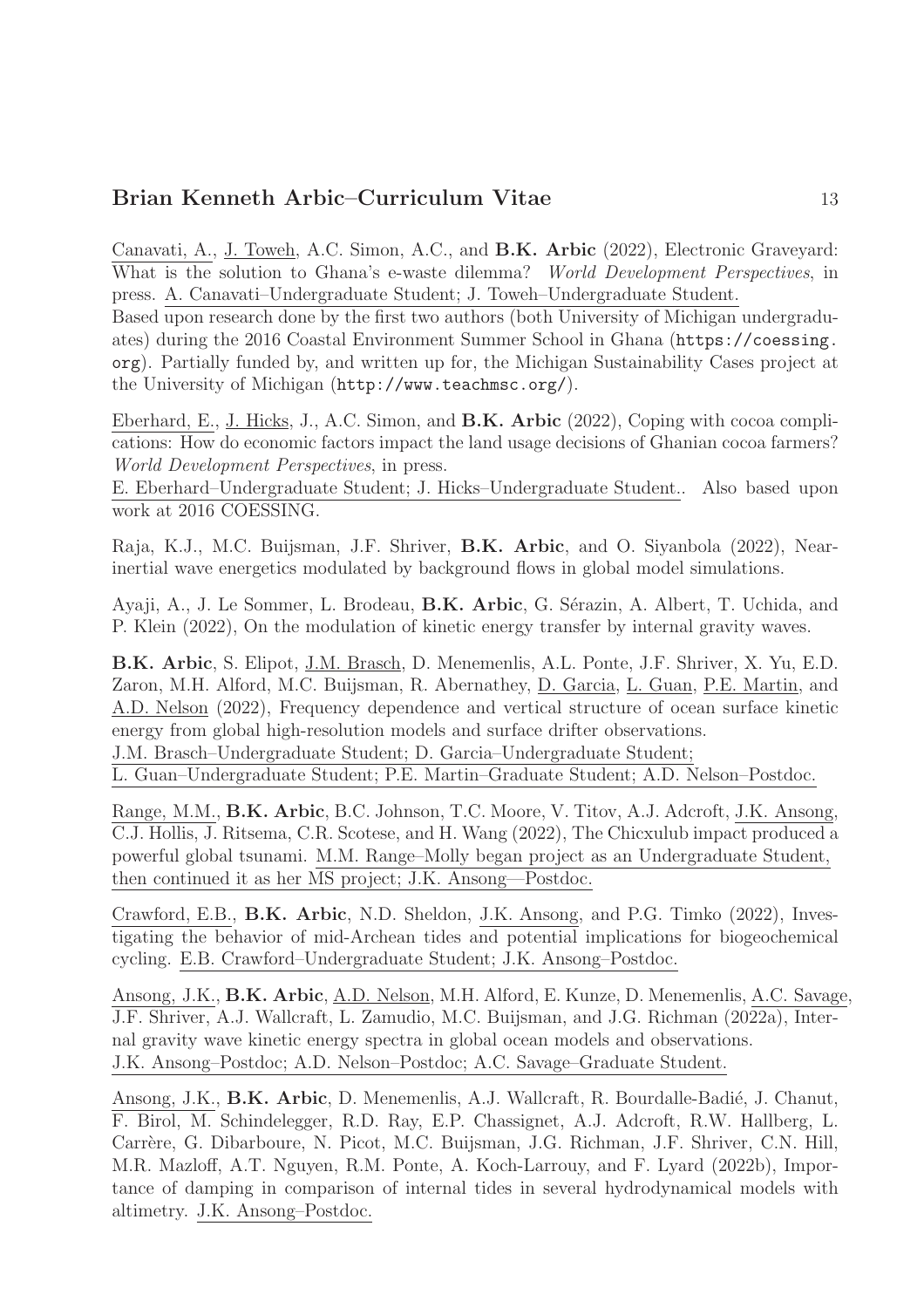Morten, A.J., B.K. Arbic, G.R. Flierl, and R.B. Scott (2022), Spatio-temporal spectral transfers in fluid turbulence: Theory and numerical results. A.J. Morten–Graduate Student.

Wetzel, A.N., **B.K. Arbic**, I. Cerovecki, M.C. Hendershott, R.H. Karsten, P.D. Miller, and J.F. Molinari (2022), On stratification, large-scale tides, and temporal changes in surface tidal elevations: Two-layer analytical model. A.N. Wetzel–Graduate Student; J.F. Molinari–Undergraduate Student.

Müller, M., **B.K. Arbic**, J.G. Richman, J.F. Shriver, and R.B. Scott (2022), Nonlinearities in westward propagating mesoscale eddies diagnosed from wavenumber-frequency spectra. M. Müller–Postdoc.

### Peer-reviewed scientific journal articles:

#### 2022

88) Light, C.X., B.K. Arbic, P.E. Martin, L. Brodeau, J.T. Farrar, S.M. Griffies, B.P. Kirtman, L.C. Laurindo, D. Menemenlis, A. Molod, A.D. Nelson, E. Nyadjro, A.K. ORourke, J.F. Shriver, L. Siqueira, R.J. Small, and E. Strobach (2022), Effects of grid spacing on highfrequency precipitation variance in coupled high-resolution global ocean-atmosphere models. Climate Dynamics.

https://doi.org/10.1007/s00382-022-06257-6.

C.X. Light–Undergraduate Student; P.E. Martin–Graduate Student; A.D. Nelson–Postdoc; A.K. O'Rourke–Postdoc.

### 2021

87) Shakespeare, C.J., B.K. Arbic, and A. McC. Hogg (2021), Dissipating and reflecting internal waves. Journal of Physical Oceanography. 51, 2517-2531. https://doi.org/10.1175/JPO-D-20-0261.1

86) Daher, H., **B.K. Arbic**, J.G. Williams, J.K. Ansong, D.H. Boggs, M. Müller, M. Schindelegger, J. Austermann, B.D. Cornuelle, E.B. Crawford, O.B. Fringer, H.C.P. Lau, S.J. Lock, A.C. Maloof, D. Menemenlis, J.X. Mitrovica, J.A.M. Green, and M. Huber (2021), Long-term Earth-Moon evolution with high-level orbit and ocean tide models. *Journal of* Geophysical Research: Planets. 126, e2021JE006875. https://doi.org/10.1029/2021JE006875 H. Daher–Undergraduate Student; J.K. Ansong–Postdoc; E.B. Crawford–Undergraduate Student.

85) Nazarian, R.H., C.M. Burns, S. Legg, M.C. Buijsman, H. Kaur, and B.K. Arbic (2021), On the magnitude of canyon-induced mixing. Journal of Geophysical Research: Oceans. 126, e2021JC017671.

https://doi.org/10.1029/2021JC017671

84) Ray, R.D., J.-P. Boy, B.K. Arbic, G.D. Egbert, S.Y. Erofeeva, L. Petrov, and J.F. Shriver (2021), The Problematic  $\psi_1$  ocean tide. Geophysical Journal International. 217,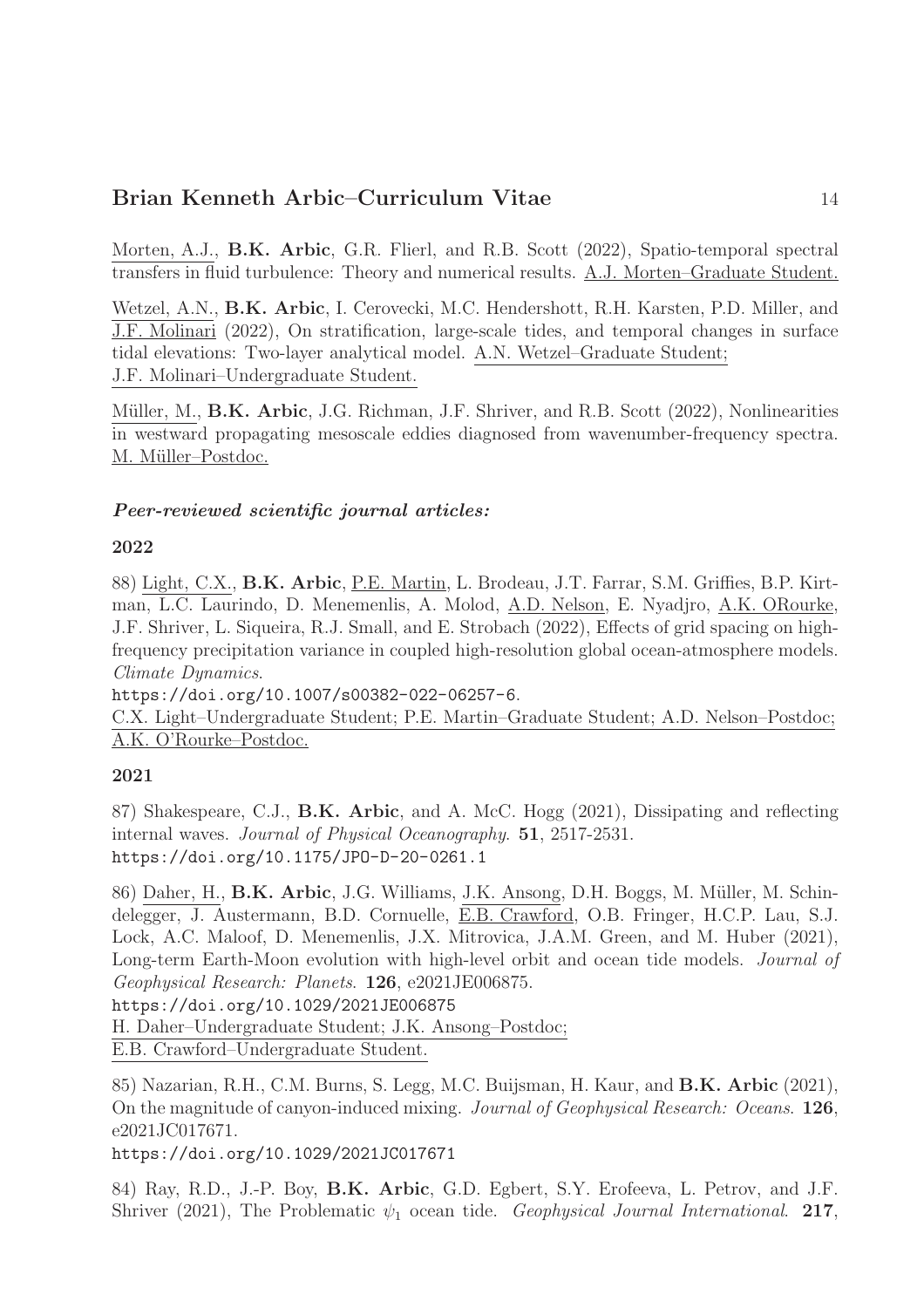1181-1192. https://doi.org/10.1093/gji/ggab263

83) Klatt, J.M., A. Chennu, B.K. Arbic, B.A. Biddanda, and G.J. Dick (2021), Possible link between Earth's rotation rate and oxygenation. Nature Geoscience. 14, 564-570. https://doi.org/10.1038/s41561-021-00784-3

82) Nyadjro, E.S., B.K. Arbic, C.E. Buckingham, P.E. Martin, E. Mahu, J.K. Ansong, J. Adjetey, E. Nyarko, and K. Appeaning Addo (2021), Enhancing satellite oceanographydriven research in West Africa: a case study of capacity development in an underserved region. Remote Sensing in Earth Systems Sciences. https://doi.org/10.1007/s41976-021-00051-4

81) Moskel, J.M., E.L. Shroyer, S. Rowe, M.D. Needham, and B.K. Arbic (2021), The Coastal Ocean Environment Summer School in Ghana: Exploring the research capacity building potential of a higher education informal science learning program. Journal of Higher Education Outreach and Engagement 25, 187-214.

https://openjournals.libs.uga.edu/jheoe/article/view/1488

80) International Altimetry Team<sup>∗</sup> (2021), Altimetry for the future: Building on 25 years of progress. Advances in Space Research 68, 319-363. https://doi.org/10.1016/j.asr.2021.01.022 <sup>∗</sup>Approximately 400 co-authors including B.K. Arbic.

79) Shakespeare, C.J., B.K. Arbic, and A. McC. Hogg (2021), The impact of abyssal hill roughness on the benthic tide. *Journal of Advances in Modeling Earth Systems* 13, e2020MS002376.

https://doi.org/10.1029/2020MS002376

78) Martin, P.E., B.K. Arbic, and A. McC. Hogg (2021), Drivers of atmospheric and oceanic surface temperature variance: A frequency domain approach. *Journal of Climate* 34, 3975-3990.

https://doi.org/10.1175/JCLI-D-20-0557.1 P.E. Martin–Graduate Student.

77) Carrère, L., B.K. Arbic, B. Dushaw, G. Egbert, S. Erofeeva, F. Lyard, R.D. Ray, C. Ubelmann, E. Zaron, Z. Zhao, J.F. Shriver, M.C. Buijsman, and N. Picot (2021), Accuracy assessment of global internal tide models using satellite alimetry. Ocean Science 17, 147-180. https://doi.org/10.5194/os-17-147-2021

#### 2020

76) Shakespeare, C.J., B.K. Arbic, and A. McC. Hogg (2020), The drag on the barotropic tide due to the generation of baroclinic motion. Journal of Physical Oceanography 50, 3467- 3481.

https://doi.org/10.1175/JPO-D-19-0167.1

75) Pan, Y., B.K. Arbic, A.D. Nelson, D. Menemenlis, W.R. Peltier, W. Xu, and Y. Li (2020), Numerical investigation of mechanisms underlying oceanic internal gravity wave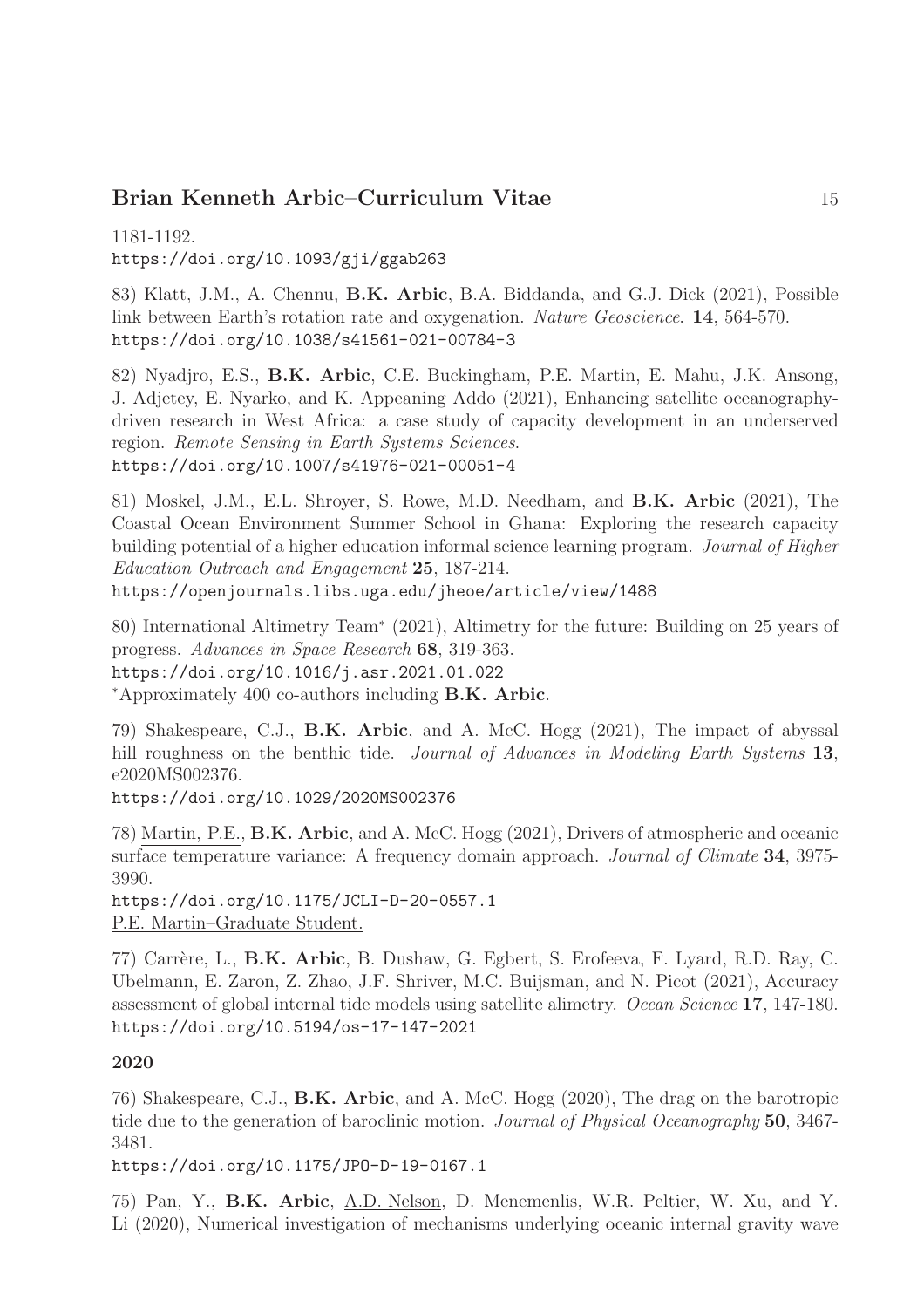power-law spectra. Journal of Physical Oceanography 50, 2713-2733. https://doi.org/10.1175/JPO-D-20-0039.1 A.D. Nelson–Postdoc.

74) Buijsman, M.C., G.R. Stephenson, J.K. Ansong, B.K. Arbic, J.A.M. Green, J.G. Richman, J.F. Shriver, C. Vic, A.J. Wallcraft, and Z. Zhao (2020), On the interplay between horizontal resolution and wave drag and their effect on tidal baroclinic mode waves in realistic global ocean simulations. Ocean Modelling 152, 101656. https://doi.org/10.1016/j.ocemod.2020.101656 J.K. Ansong–Postdoc.

73) Luecke, C.A., B.K. Arbic, J.G. Richman, J.F. Shriver, M.H. Alford, J.K. Ansong, S.L. Bassette, M.C. Buijsman, D. Menemenlis, R.B. Scott, P.G. Timko, G. Voet, A.J. Wallcraft, and L. Zamudio (2020), Statistical comparisons of temperature variance and kinetic energy in global ocean models and observations: Results from mesoscale to internal wave frequencies. Journal of Geophysical Research Oceans 125, e2019JC015306. https://doi.org/10.1029/2019JC015306

C.A. Luecke–Graduate Student;

J.K. Ansong–Postdoc; S.L. Bassette–Undergraduate Student; PG. Timko–Postdoc.

72) Nelson, A.D., B.K. Arbic, D. Menemenlis, W.R. Peltier, M.H. Alford, N. Grisouard, and J.M. Klymak (2020), Improved internal wave spectral continuum in a regional ocean model. Journal of Geophysical Research Oceans 125, e2019JC015974. https://doi.org/10.1029/2019JC015974 A.D. Nelson–Postdoc.

71) Haigh, I.D., M.D. Pickering, J.A.M. Green, B.K. Arbic, A. Arns, S. Dangendorf, D.F. Hill, K. Horsburgh, T. Howard, D. Idier, D.A. Jay, L. Jänicke, S.B. Lee, M. Müller, M. Schindelegger, S.A. Talke, S.-B. Wilmes, and P.L. Woodworth (2020), The tides they are achangin': A comprehensive review of past and future non-astronomical changes in tides, their driving mechanisms, and future implications. Reviews of Geophysics 57, e2018RG000636. https://doi.org/10.1029/2018RG000636

70) Martin, P.E., B.K. Arbic, A. McC. Hogg, A.E. Kiss, J.R. Munroe, and J.R. Blundell (2020), Frequency-domain analysis of the energy budget in an idealized, coupled oceanatmosphere model. Journal of Climate 33, 707-726. https://doi.org/10.1175/JCLI-D-19-0118.1 P.E. Martin–Graduate Student.

#### 2019

69) Sulpis, O., C.O. Dufour, D.S. Trossman, A.J. Fassbender, B.K. Arbic, B.P. Boudreau, J.P. Dunne, and A. Mucci (2019), Reduced  $CaCO<sub>3</sub>$  flux to the seafloor and weaker bottom current speeds curtail benthic  $CaCO<sub>3</sub>$  dissolution over the 21st century. Global Biogeochemical Cycles 33, 1654-1673.

https://doi.org/10.1029/2019GB006230 D.S. Trossman–Postdoc.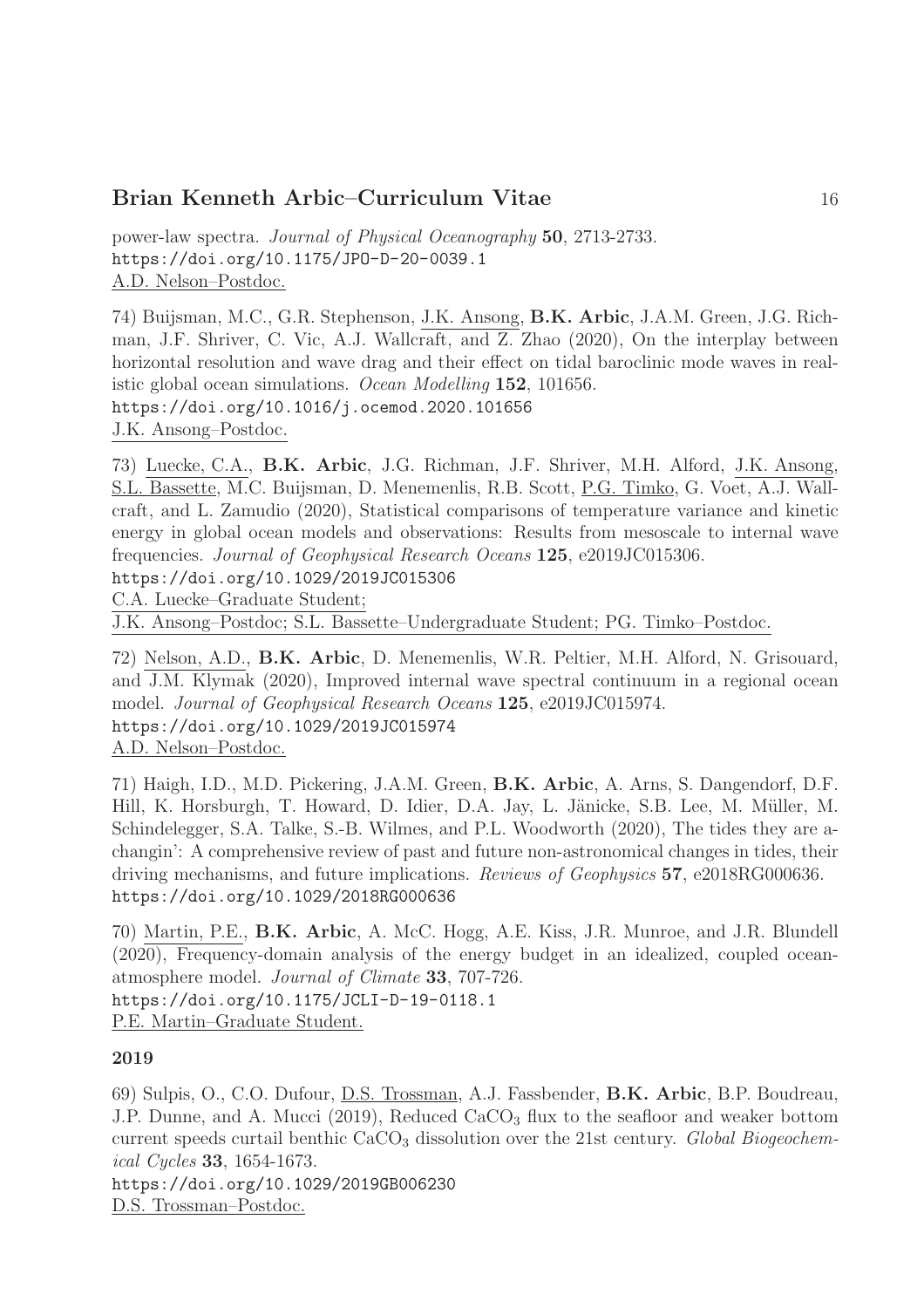68) B.K. Arbic, O.B. Fringer, J.M. Klymak, F.T. Mayer, D.S. Trossman, and P. Zhu (2019), Connecting process models of topographic wave drag to global eddying general circulation models. Oceanography 32, 146-155.

https://doi.org/10.5670/oceanog.2019.420

Included in Special issue "FLEAT: FLow Encountering Abrupt Topography". D.S. Trossman–Postdoc.

67) Johnston, T.M.S., M.C. Schönau, T. Paluszkiewicz, J.A. MacKinnon, B.K. Arbic, P.L. Colin, M.H. Alford, M. Andres, L. Centurioni, H.C. Graber, K.R. Helfrich, V. Hormann, P.F.J. Lermusiaux, R.C. Musgrave, B.S. Powell, B. Qiu, D.L. Rudnick, H.L. Simmons, L. St. Laurent, E.J. Terrill, D.S. Trossman, G. Voet, H.W. Wijesekera, and K.L. Zeiden (2019), Flow Encountering Abrupt Topography (FLEAT): A multiscale observational and modeling program to understand how topography affects flows in the western North Pacific. Oceanography 32, 10-21.

https://doi.org/10.5670/oceanog.2019.407 Included in Special issue "FLEAT: FLow Encountering Abrupt Topography".

D.S. Trossman–Postdoc.

66) Nelson, A.D., B.K. Arbic, E.D. Zaron, A.C. Savage, J.G. Richman, M.C. Buijsman, and J.F. Shriver (2019), Toward realistic nonstationarity of semidiurnal baroclinic tides in a hydrodynamic model. Journal of Geophysical Research Oceans 124, 6632-6642. https://doi.org/10.1029/2018JC014737 A.D. Nelson–Postdoc; A.C. Savage–Graduate Student.

65) Howe, B.M., B.K. Arbic, J. Aucan, C.R. Barnes, N. Bayliff, N. Becker, R. Butler, L. Doyle, S. Elipot, G.C. Johnson, F. Landerer, S. Lentz, D.S. Luther, M. Müller, J. Mariano, K. Panayotou, C. Rowe, H. Ota, Y.T. Song, M. Thomas, P.N. Thomas, P. Thompson, F. Tilmann, T. Weber, and S. Weinstein (2019), SMART cables for observing the global ocean: Science and implementation. Frontiers in Marine Science 6:424. https://doi.org/10.3389/fmars.2019.00424

64) Sprintall, J., A.L. Gordon, S.E. Wijffels, M. Feng, S. Hu, A. Koch-Larrouy, H. Phillips, D. Nugroho, A. Napitu, K. Pujiana, R.D. Susanto, B. Sloyan, D. Yuan, N.F. Riama, S. Siswanto, A. Kuswardani, Z. Arifin, A.J. Wahyudi, H. Zhou, T. Nagai, J.K. Ansong, R. Bourdalle-Badié, J. Chanut, F. Lyard, **B.K. Arbic**, A. Ramdhani, and A. Setiawan (2019), Detecting change in the Indonesian Seas. Frontiers in Marine Science 6:257. https://doi.org/10.3389/fmars.2019.00257

63) Jeon, C.-H., M.C. Buijsman, A.J. Wallcraft, J.F. Shriver, B.K. Arbic, J.G. Richman, and P.G. Hogan (2019), Improving surface tidal accuracy through two-way nesting in a global ocean model. Ocean Modelling 137, 98-113. https://doi.org/10.1016/j.ocemod.2019.03.007

62) Timko, P.G., B.K. Arbic, P. Hyder, J.G. Richman, L. Zamudio, E. O'Dea, A.J. Wallcraft, and J.F. Shriver (2019), Assessment of shelf sea tides and tidal mixing fronts in a global ocean model. Ocean Modelling 136, 66-84.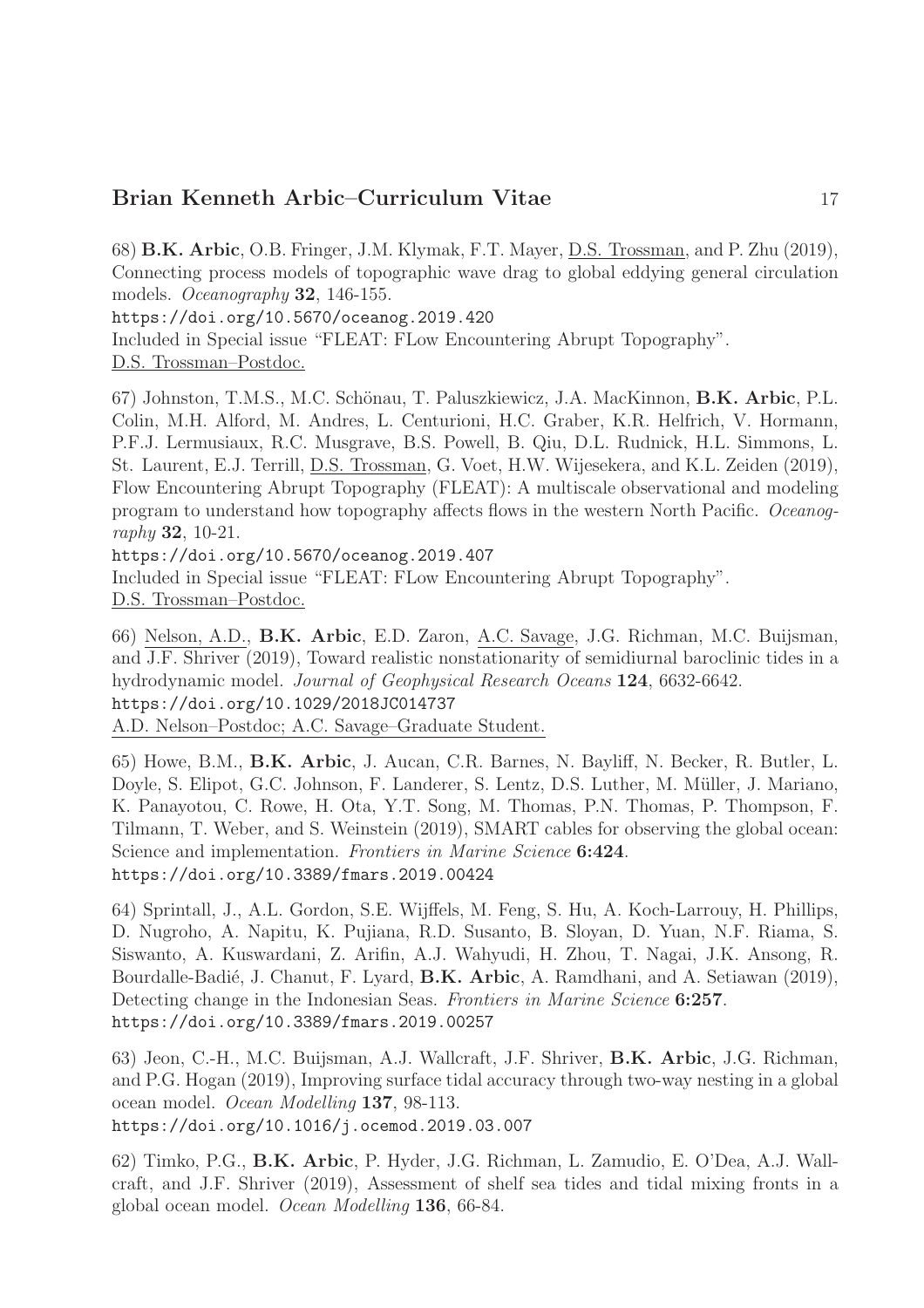https://doi.org/10.1016/j.ocemod.2019.02.008

### 2018

61) Sulpis, O., B.P. Boudreau, A. Mucci, C. Jenkins, D.S. Trossman, B.K. Arbic, and R.M. Key (2018), Current CaCO<sub>3</sub> dissolution at the seafloor caused by anthropogenic  $CO<sub>2</sub>$ , Proceedings of the National Academy of Sciences of the United States of America 115, 11700- 11705. https://doi.org/10.1073/pnas.1811488115

D.S. Trossman–Postdoc.

60) Ansong, J.K., B.K. Arbic, H.L. Simmons, M.H. Alford, M.C. Buijsman, P.G. Timko, J.G. Richman, J.F. Shriver, and A.J. Wallcraft (2018), Geographical distribution of diurnal and semidiurnal parametric subharmonic instability in a global ocean circulation model. Journal of Physical Oceanography 48, 1409-1431. https://doi.org/10.1175/JPO-D-17-0164.1

J.K. Ansong–Postdoc; P.G. Timko–Postdoc.

59) Sérazin, G., T. Penduff, B. Barnier, J.-M. Molines, B.K. Arbic, M. Müller, and L. Terray (2018), Inverse cascades of kinetic energy as a source of intrinsic variability: A global OGCM study. Journal of Physical Oceanography 48, 1385-1408. https://doi.org/10.1175/JPO-D-17-0136.1 M. Müller-Postdoc.

58) O'Rourke, A.K., B.K. Arbic, and S.M. Griffies (2018), Frequency-domain analysis of atmospherically forced versus intrinsic ocean surface kinetic energy variability in GFDL's CM2-O model hierarchy. Journal of Climate 31, 1789-1810. https://doi.org/10.1175/JCLI-D-17-0024.1 A.K. O'Rourke–Postdoc.

57) Oliphant, E., M. Finlay, A.C. Simon, and B.K. Arbic (2018), Biofuels: Beneficial or bad? Should a Ghanaian chief sell his land for biofuel crop cultivation? Sustainability 11, 16-23.

https://doi.org/10.1089/sus.2018.29121.eo

Based upon research done by the first two authors (both University of Michigan undergraduates) during the 2016 Coastal Environment Summer School in Ghana (https://coessing. org). Partially funded by, and written up for, the Michigan Sustainability Cases project at the University of Michigan (http://www.teachmsc.org/).

### 2017

56) MacKinnon, J.A., Z. Zhao, C.B. Whalen, A.F. Waterhouse, D.S. Trossman, O.M. Sun, L.C. St. Laurent, H.L. Simmons, K. Polzin, R. Pinkel, A. Pickering, N.J. Norton, J.D. Nash, R. Musgrave, L.M. Merchant, A.V. Melet, B. Mater, S. Legg, W.G. Large, E. Kunze, J.M. Klymak, M. Jochum, S.R. Jayne, R.W. Hallberg, S.M. Griffies, S. Diggs, G. Danabasoglu, E.P. Chassignet, M.C. Buijsman, F.O. Bryan, B.P. Briegleb, A. Barna, B.K. Arbic, J.K. Ansong, and M.H. Alford (2017), Climate process team on internal-wave driven ocean mixing. Bulletin of the American Meteorological Society 98, 2429-2454.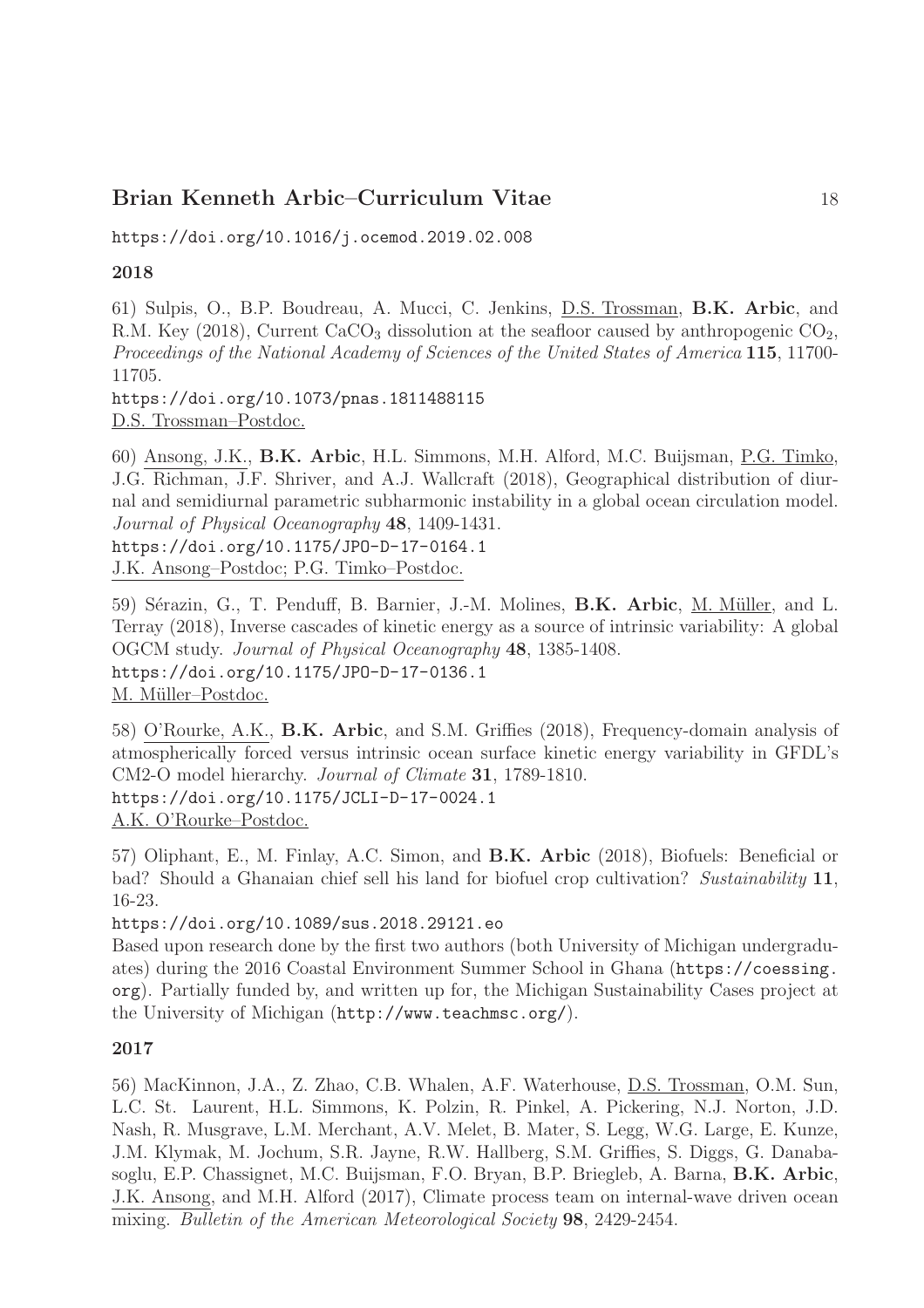https://doi.org/10.1175/BAMS-D-16-0030.1 D.S. Trossman–Postdoc; J.K. Ansong–Postdoc.

55) Luecke, C.A., B.K. Arbic, S.L. Bassette, J.G. Richman, J.F. Shriver, M.H. Alford, O.M. Smedstad, P.G. Timko, D.S. Trossman,and A.J. Wallcraft (2017), The global mesoscale eddy available potential energy field in models and observations. Journal of Geophysical Research Oceans 122, 9126-9143.

https://doi.org/10.1002/2017JC013136

C.A. Luecke–Graduate Student;

S.L. Bassette–Undergraduate Student; P.G. Timko–Postdoc; D.S. Trossman–Postdoc.

54) Savage, A.C., B.K. Arbic, M.H. Alford, J.K. Ansong, J.T. Farrar, D. Menemenlis, A.K. O'Rourke, J.G. Richman, J.F. Shriver, G. Voet, A.J. Wallcraft, and L. Zamudio (2017), Spectral decomposition of internal gravity wave sea surface height in global models. Journal of Geophysical Research Oceans 122, 7803-7821.

https://doi.org/10.1002/2017JC013009

A.C. Savage–Graduate Student; J.K. Ansong–Postdoc; A.K. O'Rourke–Postdoc.

53) Morten, A.J., B.K. Arbic, and G.R. Flierl (2017), Wavenumber-frequency analysis of single-layer shallow-water beta-plane quasi-geostrophic turbulence. Physics of Fluids 29, 106602.

https://doi.org/10.1063/1.5003846 Paper featured as an "AIP Scilight". A.J. Morten–Graduate Student.

52) Buijsman, M.C., B.K. Arbic, J.G. Richman, J.F. Shriver, A.J. Wallcraft, and L. Zamudio (2017), Semidiurnal internal tide incoherence in the equatorial Pacific. Journal of Geophysical Research Oceans 122, 5286-5305. https://doi.org/10.1002/2016JC012590

51) Trossman, D.S., B.K. Arbic, D.N. Straub, J.G. Richman, E.P. Chassignet, A.J. Wallcraft, and X. Xu (2017), The role of rough topography in mediating impacts of bottom drag in eddying ocean circulation models. Journal of Physical Oceanography 47, 1941-1959. https://doi.org/10.1175/JPO-D-16-0229.1 D.S. Trossman–Postdoc.

50) Savage, A.C., B.K. Arbic, J.G. Richman, J.F. Shriver, M.H. Alford, M.C. Buijsman, J.T. Farrar, H. Sharma, G. Voet, A.J. Wallcraft, and L. Zamudio (2017), Frequency content of sea surface height variability from internal gravity waves to mesoscale eddies. Journal of Geophysical Research Oceans 122, 2519-2538.

https://doi.org/10.1002/2016JC012331

A.C. Savage–Graduate Student; H. Sharma–High School Student.

49) Ansong, J.K., B.K. Arbic, M.H. Alford, M.C. Buijsman, J.F. Shriver, Z. Zhao, J.G. Richman, H.L. Simmons, P.G. Timko, A.J. Wallcraft, and L. Zamudio (2017), Semidiurnal internal tide energy fluxes and their variability in a global ocean model and moored observations. Journal of Geophysical Research Oceans 122, 1882-1900.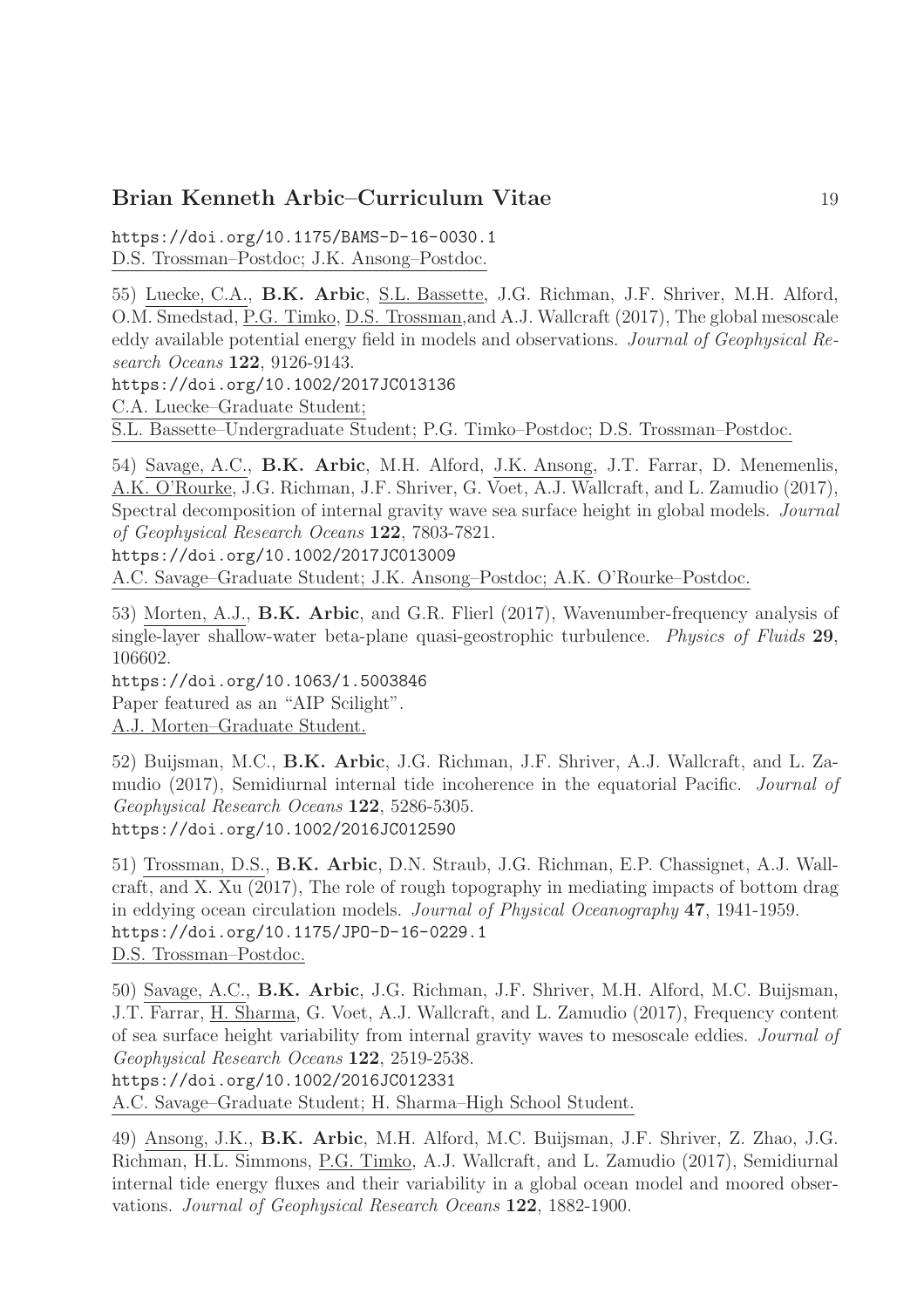https://doi.org/10.1002/2016JC012184 J.K. Ansong–Postdoc; P.G. Timko–Postdoc.

48) Timko, P.G., B.K. Arbic, J.A. Goff, J.K. Ansong, W.H.F. Smith, A. Melet, and A.J. Wallcraft (2017), Impact of synthetic abyssal hill roughness on resolved motions in numerical global ocean tide models. Ocean Modelling 112, 1-16. https://doi.org/10.1016/j.ocemod.2017.02.005 P.G. Timko–Postdoc; J.K. Ansong–Postdoc.

#### 2016

47) Buijsman, M.C., J.K. Ansong, B.K. Arbic, J.G. Richman, J.F. Shriver, P.G. Timko, A.J. Wallcraft, C.B. Whalen, and Z. Zhao (2016), Impact of parameterized internal wave drag on the semidiurnal energy balance in a global ocean circulation model. Journal of Physical Oceanography 46, 1399-1419.

https://doi.org/10.1175/JPO-D-15-0074.1 J.K. Ansong–Postdoc; P.G. Timko–Postdoc.

46) Trossman, D.S., B.K. Arbic, J.G. Richman, S.T. Garner, S.R. Jayne, and A.J. Wallcraft (2016), Impact of topographic internal lee wave drag on an eddying global ocean model. Ocean Modelling 97, 109-128. https://doi.org/10.1016/j.ocemod.2015.10.013

D.S. Trossman–Postdoc.

45) Ngodock, H.E., I. Souopgui, A.J. Wallcraft, J.G. Richman, J.F. Shriver, and B.K. Arbic (2016), On improving the accuracy of the  $M_2$  barotropic tides embedded in a high-resolution global ocean circulation model. Ocean Modelling 97, 16-26. https://doi.org/10.1016/j.ocemod.2015.10.011

#### 2015

44) Trossman, D.S., S. Waterman, K.L. Polzin, B.K. Arbic, S.T. Garner, A.C. Naveira-Garabato, and K.L. Sheen (2015), Internal lee wave closures: Parameter sensitivity and comparison to observations. Journal of Geophysical Research Oceans 120, 7997-8019.

https://doi.org/10.1002/2015JC010892 D.S. Trossman–Postdoc.

43) Ansong, J.K., B.K. Arbic, M.C. Buijsman, J.G. Richman, J.F. Shriver, and A.J. Wallcraft (2015), Indirect evidence for substantial damping of low-mode internal tides in the open ocean. Journal of Geophysical Research Oceans 120, 6057-6071. https://doi.org/10.1002/2015JC010998 J.K. Ansong–Postdoc.

42) Müller, M., B.K. Arbic, J.G. Richman, J.F. Shriver, E.L. Kunze, R.B. Scott, A.J. Wallcraft, and L. Zamudio (2015), Toward an internal gravity wave spectrum in global ocean models. Geophysical Research Letters 42, 3474-3481. https://doi.org/10.1002/2015GL063365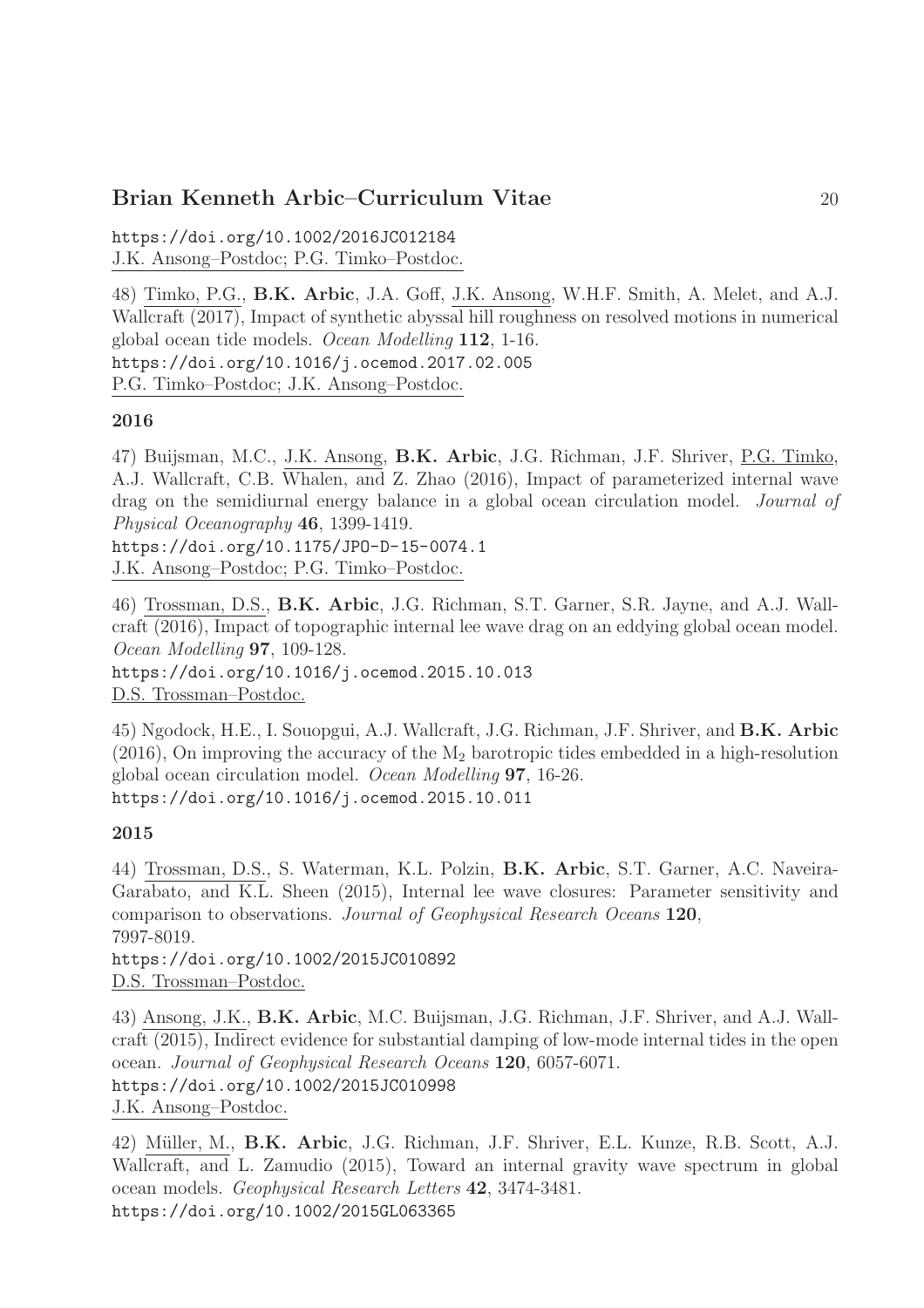M. Müller–Postdoc.

41) Buijsman, M.C., B.K. Arbic, J.A.M. Green, R.W. Helber, J.G. Richman, J.F. Shriver, P.G. Timko, and A. Wallcraft (2015), Optimizing internal wave drag in a forward barotropic model with semidiurnal tides. Ocean Modelling 85, 42-55. https://doi.org/10.1016/j.ocemod.2014.11.003 P.G. Timko–Postdoc.

#### 2014

40) Stammer, D., R.D. Ray, O.B. Andersen, B.K. Arbic, W. Bosch, L. Carrère, Y. Cheng, D.S. Chinn, B.D. Dushaw, G.D. Egbert, S.Y. Erofeeva, H.S. Fok, J.A.M. Green, S. Griffiths, M.A. King, V. Lapin, F.G. Lemoine, S.B. Luthcke, F. Lyard, J. Morison, M. Müller, L. Padman, J.G. Richman, J.F. Shriver, C.K. Shum, E. Taguchi, and Y. Yi (2014), Accuracy assessment of global barotropic ocean tide models. Reviews of Geophysics 52, 243-282. https://doi.org/10.1002/2014RG000450

39) Arbic, B.K., M. M¨uller, J.G. Richman, J.F. Shriver, A.J. Morten, R.B. Scott, G. Sérazin, and T. Penduff (2014), Geostrophic turbulence in the frequency-wavenumber domain: Eddy-driven low-frequency variability. *Journal of Physical Oceanography* 44, 2050-2069.

https://doi.org/10.1175/JPO-D-13-054.1 M. Müller–Postdoc; A.J. Morten–Graduate Student.

38) Shriver, J.F., J.G. Richman, and B.K. Arbic (2014), How stationary are the internal tides in a high resolution global ocean circulation model? Journal of Geophysical Research Oceans 119, 2769-2787.

https://doi.org/10.1002/2013JC009423

#### 2013

37) Timko, P.G., B.K. Arbic, J.G. Richman, R.B. Scott, E.J. Metzger, and A.J. Wallcraft (2013), Skill testing a three-dimensional global tide model to historical current meter records. Journal of Geophysical Research Oceans 118, 6914-6933. https://doi.org/10.1002/2013JC009071 P.G. Timko–Postdoc.

36) Melet, A.M., M. Nikurashin, C. Muller, S. Falahat, J. Nycander, P.G. Timko, B.K. Arbic, and J.A. Goff (2013), Internal tide generation by abyssal hills using analytical theory. Journal of Geophysical Research Oceans 118, 6303-6318. https://doi.org/10.1002/2013JC009212 P.G. Timko–Postdoc.

35) Trossman, D.S., B.K. Arbic, S.T. Garner, J.A. Goff, S.R. Jayne, E.J. Metzger, and A.J. Wallcraft (2013), Impact of parameterized lee wave drag on the energy budget of an eddying global ocean model. Ocean Modelling 72, 119-142. https://doi.org/10.1016/j.ocemod.2013.08.006 D.S. Trossman–Postdoc.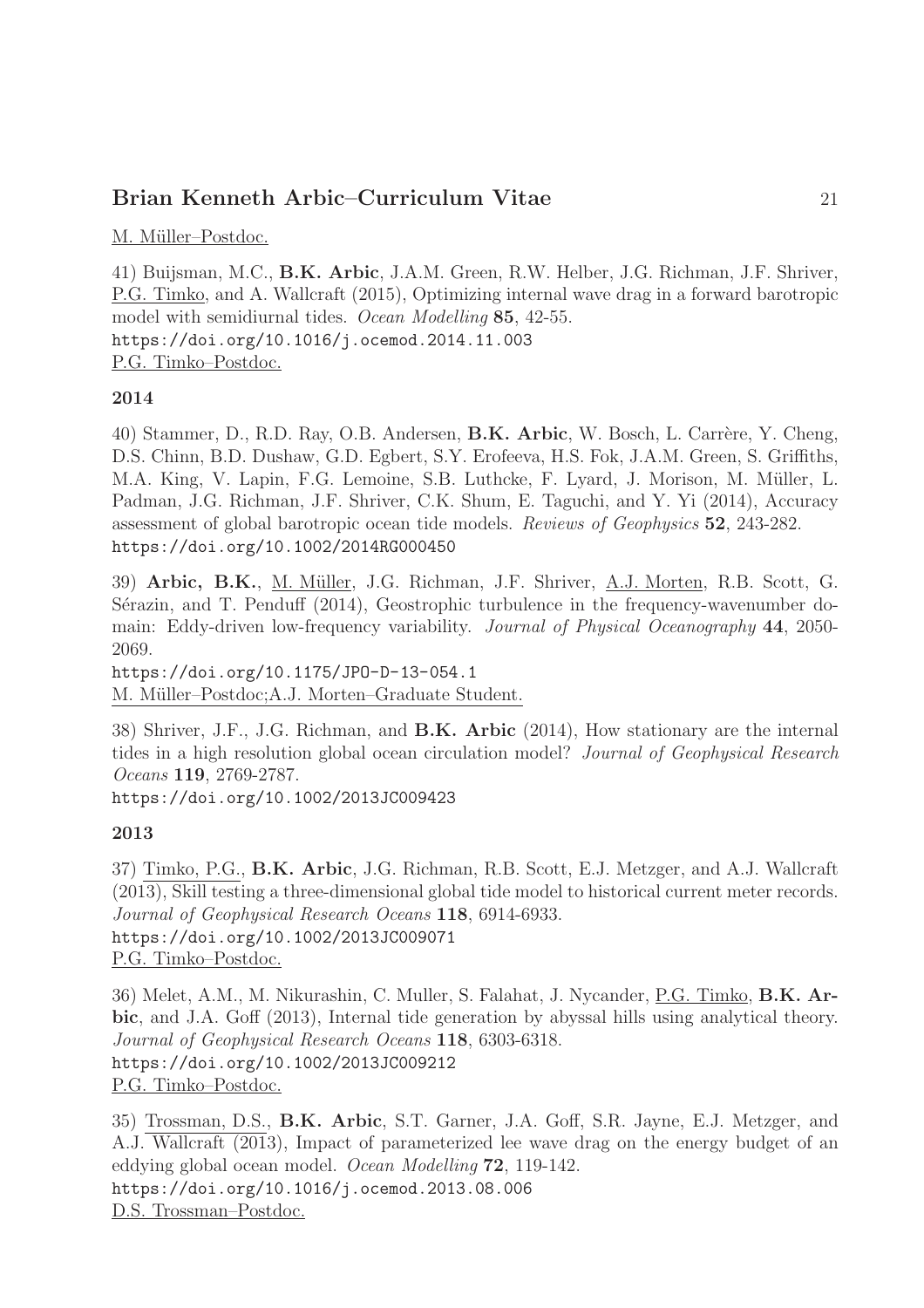34) Skiba, A.W., L. Zeng, B.K. Arbic, M. Müller, and W.J. Godwin (2013), On the resonance and shelf/open-ocean coupling of the global diurnal tides. Journal of Physical Oceanography 43, 1301-1324. https://doi.org/10.1175/JPO-D-12-054.1 A.W. Skiba–Undergraduate Student; L. Zeng–Undergraduate Student;

W.J. Godwin–Undergraduate Student.

33) Arbic, B.K., K.L. Polzin, R.B. Scott, J.G. Richman, and J.F. Shriver (2013), On eddy viscosity, energy cascades, and the horizontal resolution of gridded satellite altimeter data. Journal of Physical Oceanography 43, 283-300. https://doi.org/10.1175/JPO-D-11-0240.1

### 2012

32) Richman, J.G., B.K. Arbic, J.F. Shriver, E.J. Metzger, and A.J. Wallcraft (2012), Inferring dynamics from the wavenumber spectra of an eddying global ocean model with embedded tides. Journal of Geophysical Research 117, C12012. https://doi.org/10.1029/2012JC008364

31) Shriver, J.F., B.K. Arbic, J.G. Richman, R.D. Ray, E.J. Metzger, A.J. Wallcraft, and P.G. Timko (2012), An evaluation of the barotropic and internal tides in a high resolution global ocean circulation model. Journal of Geophysical Research 117, C10024. https://doi.org/10.1029/2012JC008170 P.G. Timko–Postdoc.

30) Arbic, B.K., R.B. Scott, G.R. Flierl, A.J. Morten, J.G. Richman, and J.F. Shriver (2012), Nonlinear cascades of surface oceanic geostrophic kinetic energy in the frequency domain. Journal of Physical Oceanography 42, 1577-1600. https://doi.org/10.1175/JPO-D-11-0151.1 A.J. Morten–Graduate Student.

29) Timko, P.G., B.K. Arbic, J.G. Richman, R.B. Scott, E.J. Metzger, and A.J. Wallcraft (2012), Skill tests of tidal currents in a three-dimensional ocean model: A look at the North Atlantic. Journal of Geophysical Research 117, C08014. https://doi.org/10.1029/2011JC007617 P.G. Timko–Postdoc.

28) Arbic, B.K., J.G. Richman, J.F. Shriver, P.G. Timko, E.J. Metzger, and A.J. Wallcraft (2012), Global modeling of internal tides within an eddying ocean general circulation model. Oceanography 25, 20-29.

https://doi.org/10.5670/oceanog.2012.38 Included in "Special issue on internal waves". P.G. Timko–Postdoc.

27) Wright, C.J., R.B. Scott, B.K. Arbic, and D.F. Furnival (2012), Bottom dissipation of subinertial currents at the Atlantic zonal boundaries. Journal of Geophysical Research 117, C03049.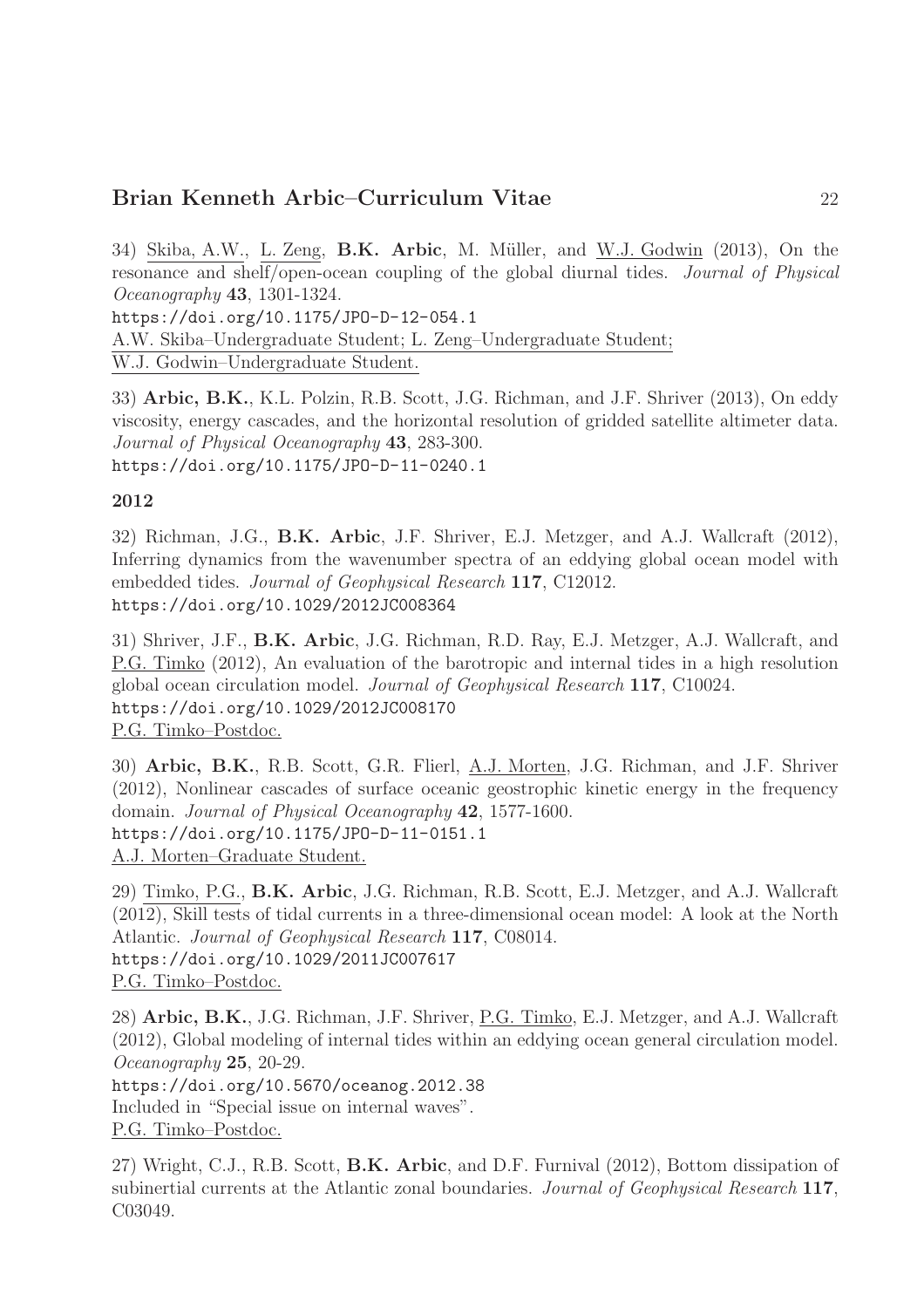https://doi.org/10.1029/2011JC007702

26) Arbic, B.K., R.B. Scott, D.B. Chelton, J.G. Richman, and J.F. Shriver (2012), Effects of stencil width on surface ocean geostrophic velocity and vorticity estimation from gridded satellite altimeter data. Journal of Geophysical Research 117, C03029. https://doi.org/10.1029/2011JC007367

#### 2011

 $25)$  Müller, M., **B.K. Arbic**, and J.X. Mitrovica  $(2011)$ , Secular trends in ocean tides: Observations and model results. *Journal of Geophysical Research* 116, C05013. https://doi.org/10.1029/2010JC006387

#### 2010

24) Cummins, P.F., R.H. Karsten, and B.K. Arbic (2010), The semi-diurnal tide in Hudson Strait as a resonant channel oscillation. Atmosphere-Ocean 48, 163-176. https://doi.org/10.3137/OC307.2010

23) Arbic, B.K., and C. Garrett (2010), A coupled oscillator model of shelf and ocean tides. Continental Shelf Research 30, 564-574.

https://doi.org/10.1016/j.csr.2009.07.008

Included in special issue "Tides in Marginal seas–A special issue in memory of Professor Alexei N. Nekrasov".

22) Arbic, B.K., A.J. Wallcraft, and E.J. Metzger (2010), Concurrent simulation of the eddying general circulation and tides in a global ocean model. Ocean Modelling 32, 175-187. https://doi.org/10.1016/j.ocemod.2010.01.007

Included in special issue "The Magic of Modelling: A special volume commemorating the contributions of Peter D. Killworth–Part II".

21) Scott, R.B., B.K. Arbic, E.P. Chassignet, A.C. Coward, M. Maltrud, W.J. Merryfield, A. Srinivisan, and A. Varghese (2010), Total kinetic energy in four global eddying ocean circulation models and over 5000 current meter records. Ocean Modelling 32, 157-169. https://doi.org/10.1016/j.ocemod.2010.01.005

Included in special issue "The Magic of Modelling: A special volume commemorating the contributions of Peter D. Killworth–Part II".

A. Varghese–High School Student.

20) Goff, J.A., and B.K. Arbic (2010), Global prediction of abyssal hill roughness statistics for use in ocean models from digital maps of paleo-spreading rate, paleo-ridge orientation, and sediment thickness. Ocean Modelling 32, 36-43.

https://doi.org/10.1016/j.ocemod.2009.10.001

Included in special issue "The Magic of Modelling: A special volume commemorating the contributions of Peter D. Killworth–Part I".

#### 2009

19) Arbic, B.K., R.H. Karsten, and C. Garrett (2009), On tidal resonance in the global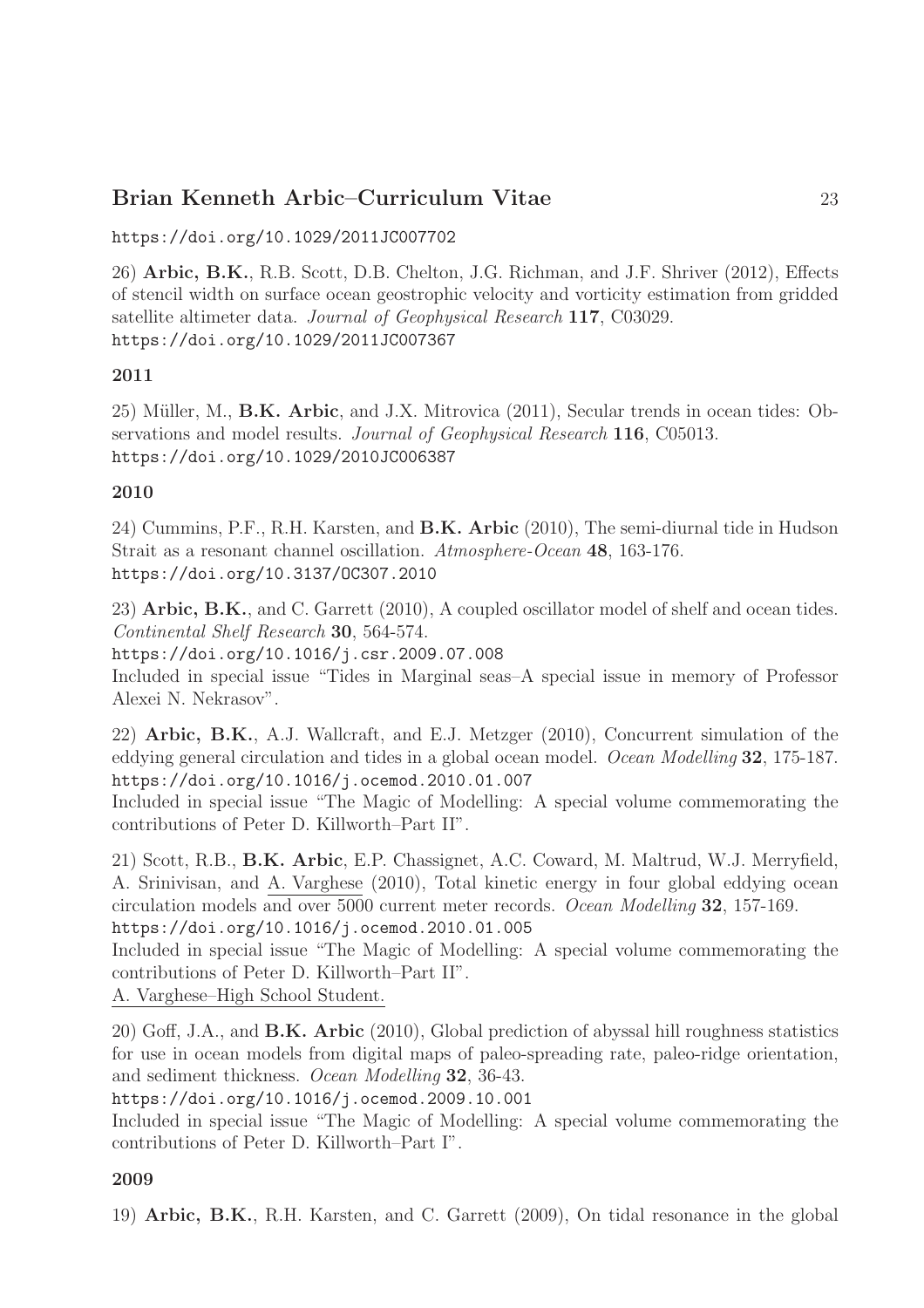ocean and the back-effect of coastal tides upon open-ocean tides. Atmosphere-Ocean 47, 239-266.

https://doi.org/10.3137/OC311.2009

Included in special issue "The interacting scales of ocean dynamics–A special tribute to Chris Garrett".

18) Arbic, B.K., J.F. Shriver, P.J. Hogan, H.E. Hurlburt, J.L. McClean, E.J. Metzger, R.B. Scott, A. Sen, O.M. Smedstad, and A.J. Wallcraft (2009), Estimates of bottom flows and bottom boundary layer dissipation of the oceanic general circulation from global high resolution models. Journal of Geophysical Research 114, C02024. https://doi.org/10.1029/2008JC005072

A. Sen–High School Student.

#### 2008

17) Arbic, B.K., J.X. Mitrovica, D.R. MacAyeal, and G.A. Milne (2008), On the factors behind large Labrador Sea tides during the last glacial cycle and the potential implications for Heinrich events. Paleoceanography 23, PA3211. https://doi.org/10.1029/2007PA001573

16) Scott, R.B., B.K. Arbic, C.L. Holland, A. Sen, and B. Qiu (2008), Zonal versus meridional velocity variance in satellite observations and realistic and idealized ocean circulation models. Ocean Modelling 23, 102-112.

https://doi.org/10.1016/j.ocemod.2008.04.009 A. Sen–High School Student.

15) Sen, A., R.B. Scott, and B.K. Arbic (2008), Global energy dissipation rate of deepocean low-frequency flows by quadratic bottom boundary layer drag: Computations from current-meter data. Geophysical Research Letters 35, L09606. https://doi.org/10.1029/2008GL033407 A. Sen–High School Student.

14) Arbic, B.K., and R.B. Scott (2008), On quadratic bottom drag, geostrophic turbulence, and oceanic mesoscale eddies. Journal of Physical Oceanography 38, 84-103. https://doi.org/10.1175/2007JPO3653.1

### 2007

13) Arbic, B.K., P. St-Laurent, G. Sutherland, and C. Garrett (2007), On the resonance and influence of the tides in Ungava Bay and Hudson Strait. Geophysical Research Letters 34, L17606.

https://doi.org/10.1029/2007GL030845 Paper highlighted by Nature Geoscience.

12) Arbic, B.K., G.R. Flierl, and R.B. Scott (2007), Cascade inequalities for forceddissipated geostrophic turbulence. Journal of Physical Oceanography 37, 1470-1487. https://doi.org/10.1175/JPO3067.1

11) Scott, R.B., and B.K. Arbic (2007), Spectral energy fluxes in geostrophic turbulence: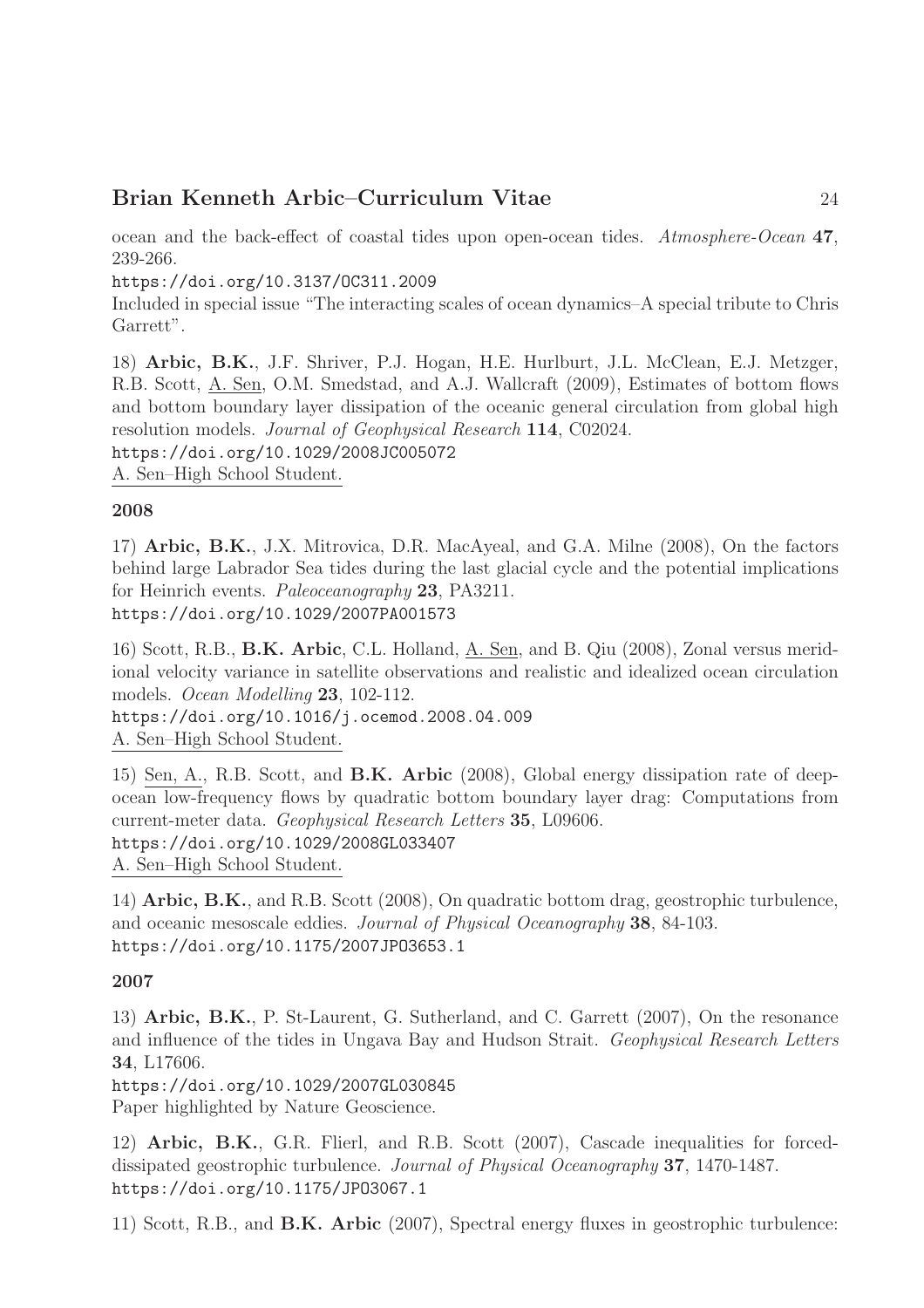Implications for ocean energetics, Journal of Physical Oceanography 37, 673-688. https://doi.org/10.1175/JPO3027.1

#### 2005

10) Smith, W.H.F., R. Scharroo, V.V. Titov, D. Arcas, and B.K. Arbic (2005), Satellite altimeters measure tsunami: Early model estimates confirmed. Oceanography 18, 11-13. https://doi.org/10.5670/oceanog.2005.62

9) Arbic, B.K. (2005), Atmospheric forcing of the oceanic semidiurnal tide. Geophysical Research Letters 32, L02610. https://doi.org/10.1029/2004GL021668

#### 2004

8) Arbic, B.K., D.R. MacAyeal, J.X. Mitrovica, and G.A. Milne (2004), Ocean tides and Heinrich events. Nature 432, 460. https://doi.org/10.1038/432460a

7) Arbic, B.K., S.T. Garner, R.W. Hallberg, and H.L. Simmons (2004), The accuracy of surface elevations in forward global barotropic and baroclinic tide models. Deep-Sea Research II **51**, 3069-3101.

https://doi.org/10.1016/j.dsr2.2004.09.014 Included in special issue "Small and mesoscale processes and their impact on the large scale".

6) Simmons, H.L., R.W. Hallberg, and B.K. Arbic (2004), Internal wave generation in a global baroclinic tide model. Deep-Sea Research II 51, 3043-3068. https://doi.org/10.1016/j.dsr2.2004.09.015 Included in special issue "Small and mesoscale processes and their impact on the large scale".

5) Arbic, B.K., and G.R. Flierl (2004), Baroclinically unstable geostrophic turbulence in the limits of strong and weak bottom Ekman friction: Application to mid-ocean eddies. Journal of Physical Oceanography 34, 2257-2273.

https://journals.ametsoc.org/doi/abs/10.1175/1520-0485%282004%29034%3C2257%3ABUGTIT% 3E2.0.CO%3B2

4) Arbic, B.K., and G.R. Flierl (2004), Effects of mean flow direction on energy, isotropy, and coherence of baroclinically unstable beta-plane geostrophic turbulence. Journal of Physical Oceanography 34, 77-93.

https://journals.ametsoc.org/doi/abs/10.1175/1520-0485%282004%29034%3C0077%3AEOMFDO% 3E2.0.CO%3B2

### 2003

3) Arbic, B.K., and G.R. Flierl (2003), Coherent vortices and kinetic energy ribbons in asymptotic, quasi two-dimensional f-plane turbulence. Physics of Fluids 15, 2177-2189. https://doi.org/10.1063/1.1582183

#### 2001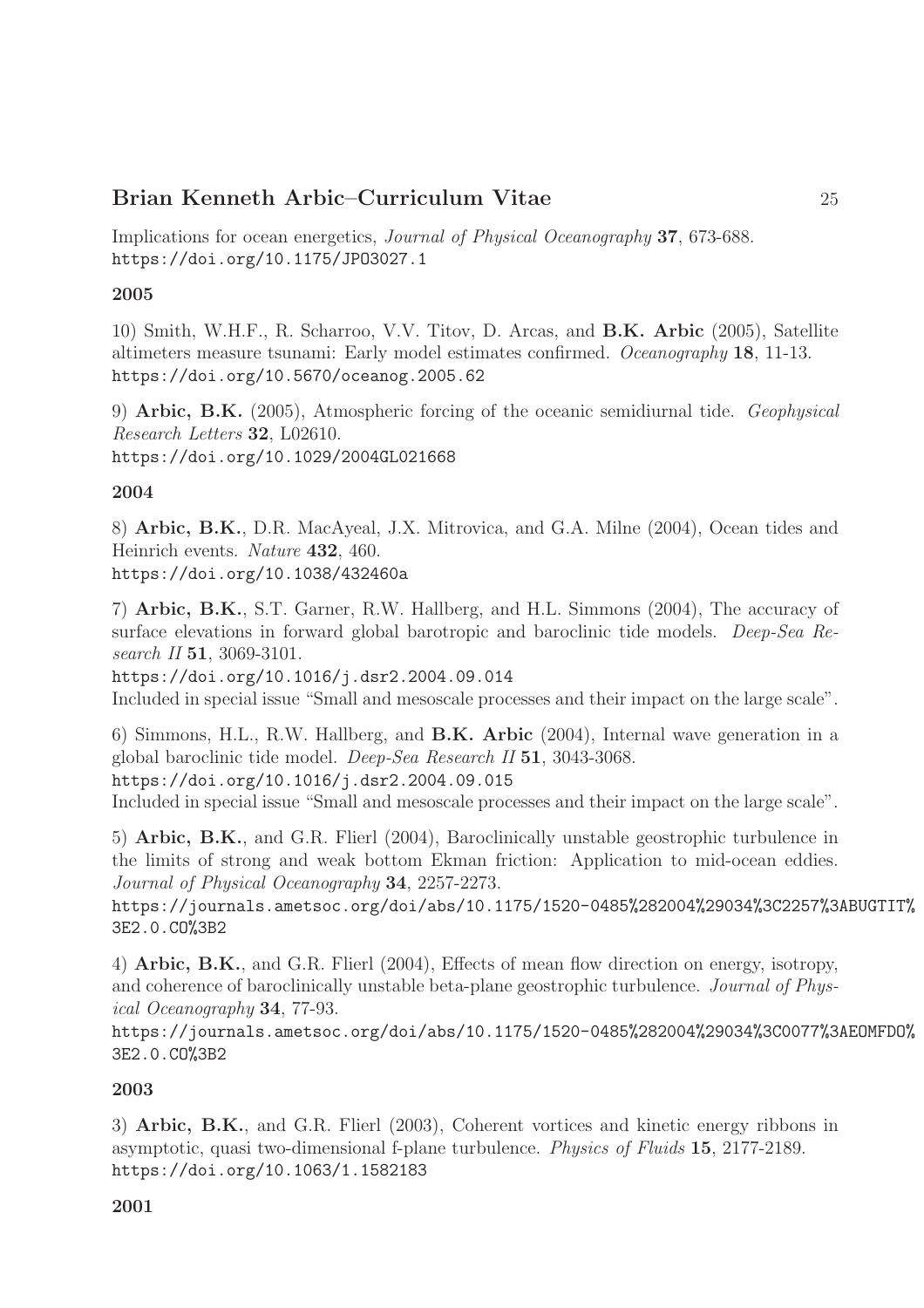2) Arbic, B.K., and W.B. Owens (2001), Climatic warming of Atlantic intermediate waters. Journal of Climate 14, 4091-4108.

https://journals.ametsoc.org/doi/abs/10.1175/1520-0442%282001%29014%3C4091%3ACWOAIW% 3E2.0.CO%3B2

### 1988

1) Arbic, B.K., S. Hatamian, M. Skalsey, J. Van House, and W. Zheng (1988), Angular correlation test of CPT in polarized positronium. Physical Review A 37, 3189-3194. https://doi.org/10.1103/PhysRevA.37.3189

### Peer-reviewed book chapters:

### 2019

BC3) Contributing author to "Chapter 5: Changing ocean, marine ecosystems, and dependent communities." Coordinating lead authors: N.L. Bindoff, W.W.L. Cheung, and J.G. Kairo. 13 lead authors. 74 contributing authors including **B.K. Arbic**. *Intergovernmental* Panel on Climate Change (IPCC) Special Report on the Ocean and Cryosphere in a Changing Climate, September 2019.

#### 2018

BC2) Arbic, B.K., M.H. Alford, J.K. Ansong, M.C. Buijsman, R.B. Ciotti, J.T. Farrar, R.W. Hallberg, C.E. Henze, C.N. Hill, C.A. Luecke, D. Menemenlis, E.J. Metzger, M. M¨uller, A.D. Nelson, B.C. Nelson, H.E. Ngodock, R.M. Ponte, J.G. Richman, A.C. Savage, R.B. Scott, J.F. Shriver, H.L. Simmons, I. Souopgui, P.G. Timko, A.J. Wallcraft, L. Zamudio, and Z. Zhao (2018), A primer on global internal tide and internal gravity wave continuum modeling in HYCOM and MITgcm. In "New Frontiers in Operational Oceanography", E. Chassignet, A. Pascual, J. Tintoré, and J. Verron, Eds., GODAE OceanView, 307-392. https://doi.org/10.17125/gov2018.ch13

J.K. Ansong–Postdoc; C.A. Luecke–Graduate Student;

M. Müller–Postdoc; A.D. Nelson–Postdoc; A.C. Savage–Graduate Student;

P.G. Timko–Postdoc.

#### 2001

BC1) Dickson, B., J. Hurrell, N. Bindoff, A. Wong, B. Arbic, W.B. Owens, S. Imakawi, and I. Yashayaev (2001), The world during WOCE. In "Ocean Circulation and Climate", G. Siedler, J. Church, and J. Gould, Eds., Academic Press, London, pp. 557-583.

### "Grey literature" contributions (white papers, mission documents, encyclopedia articles, etc.):

### 2021

GL9) Valauri-Orton, A., B.K. Arbic, J.R.B. Monsalve, G. Bonne, M.C. Ford, E. Mahu, C.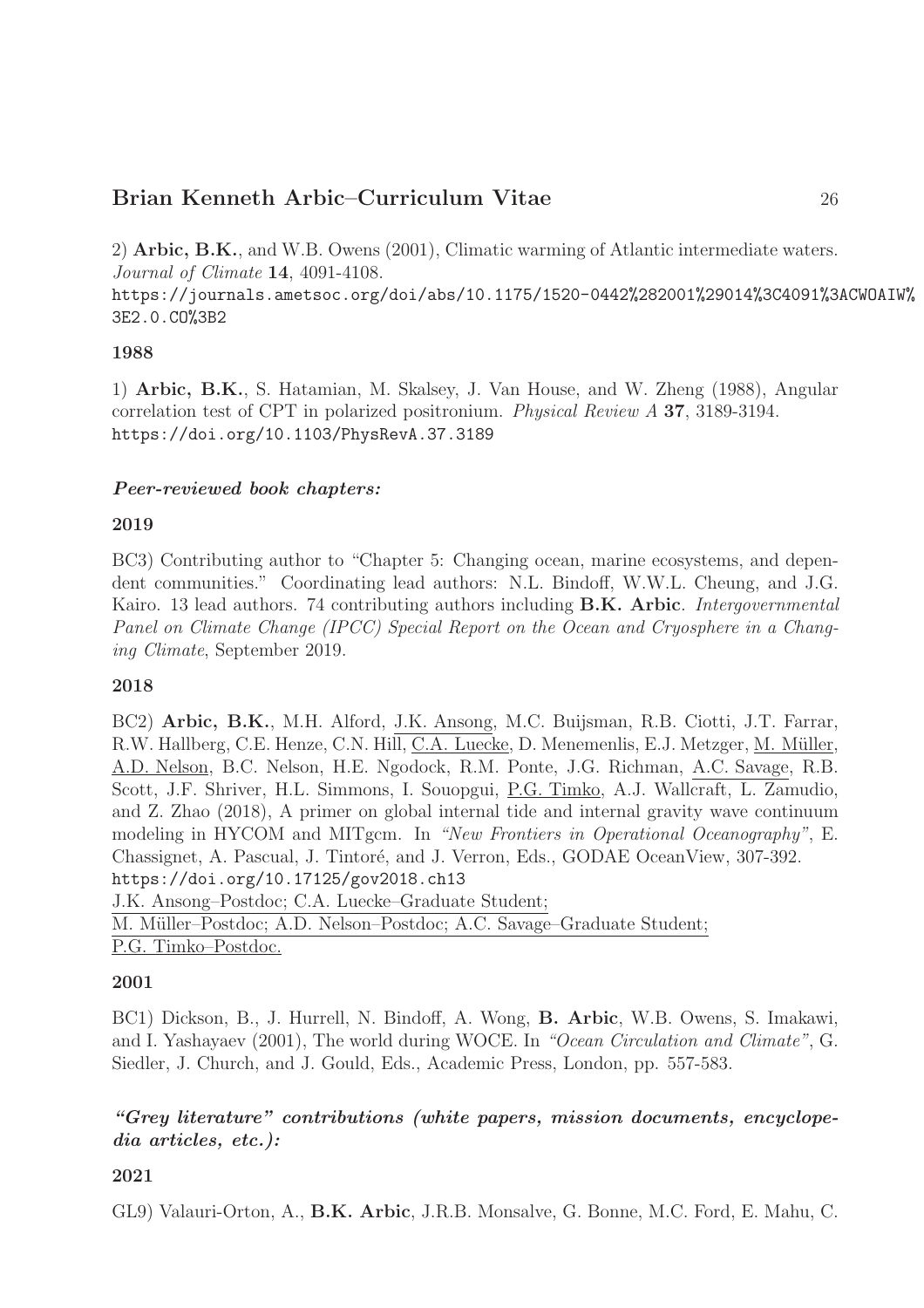Park, and A.T.S. Hwai (2021), EquiSea: The Ocean Science Fund for All. *Marine Technol*ogy Society Journal, 55, 106-107. https://doi.org/10.4031/MTSJ.55.3.41

### 2019

GL8) Buijsman, M.C., B.K. Arbic, S.M. Kelly, and A.F. Waterhouse (2019), Internal Gravity Waves. Reference Module in Earth Systems and Environmental Sciences, Encyclopedia of Ocean Sciences (Third edition), Elsevier 3, 622-632. https://doi.org/10.1016/B978-0-12-409548-9.04160-9

### 2017

GL7) One of the lead authors of white paper on Arbitrary Lagrangian Eulerian (ALE) Working Group Meeting, prepared in collaboration with developers and users of the GO2, HYCOM, and MOM6 ALE models.

#### 2016

GL6) Lead author of white paper on *Workshop on Improving ALE Ocean Modeling*, prepared in collaboration with developers and users of the GO2, HYCOM, MOM6, and MPAS-OCEAN ALE models.

#### 2015

GL5) Lead author of NASA/CNES SWOT mission white paper Tides and the SWOT mission: Transition from Science Definition Team to Science Team, posted on SWOT mission website.

GL4) One of 34 scientists listed as a workshop participant on the document From space to the deep seafloor: Using SMART submarine cable systems in the ocean observing system, Report of Workshops, Howe, B.M., and Workshop Participants, 9-10 October 2014, Pasadena, CA, and 26-28 May 2015, Honolulu, HI, 2015.

### 2014

GL3) Arbic, B.K., M.C. Buijsman, E.P. Chassignet, S.T. Garner, S.R. Jayne, E.J. Metzger, J.G. Richman, J.F. Shriver, P.G. Timko, D.S. Trossman, and A.J. Wallcraft (2014), Inserting tides and topographic wave drag into high-resolution eddying simulations. CLI-VAR Exchanges 65, 30-33.

GL2) Chassignet, E.P., J.G. Richman, E.J. Metzger, X. Xu, P.G. Hogan, B.K. Arbic, and A.J. Wallcraft (2014), HYCOM high-resolution eddying simulations. CLIVAR Exchanges 65, 22-25.

### 2012

GL1) One of 36 scientists listed as a contributing author to the mission document  $SWOT$ : The Surface Water and Ocean Topography Mission, Fu et al. 2012, Jet Propulsion Laboratory JPL-Publication 12-05, 228 pp.